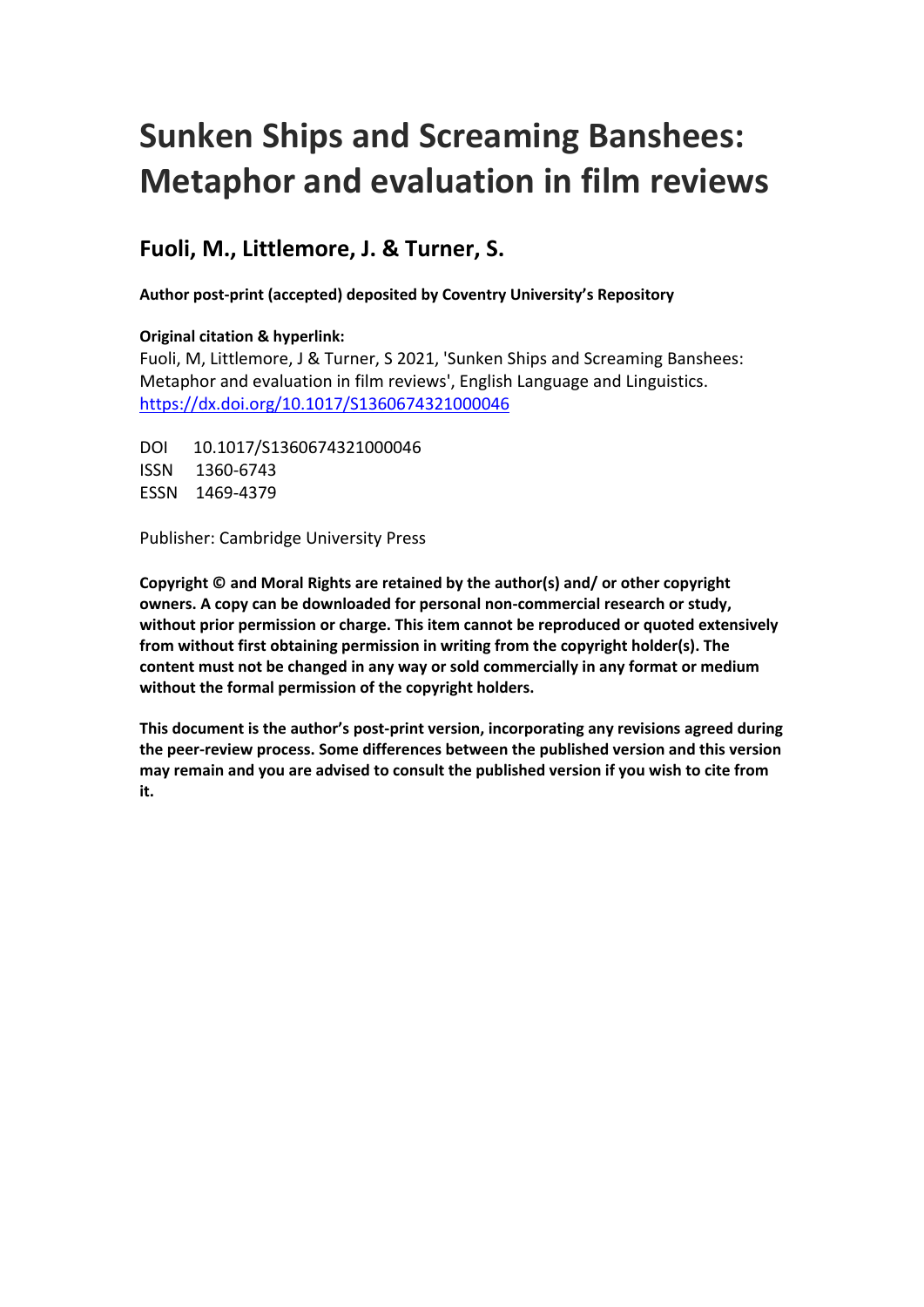## *Sunken Ships* **and** *Screaming Banshees***: Metaphor and evaluation in film reviews**

MATTEO FUOLI<sup>1</sup>, JEANNETTE LITTLEMORE<sup>1</sup>, SARAH TURNER<sup>2</sup>

<sup>1</sup>University of Birmingham, <sup>2</sup>Coventry University

#### **Abstract**

 known about the extent to which a metaphor needs to be *creative* in order to perform an It has been suggested that metaphor often performs some sort of evaluative function. However, there have been few empirical studies addressing this issue. Moreover, little is evaluative function, or whether there are differences according to the type of evaluation, such as its degree of explicitness and its polarity. In order to investigate these questions, 94 film reviews from the Internet Movie Database (IMDB) were annotated for creative and conventional metaphor, and for positive and negative, inscribed and invoked evaluation. Approximately half of the metaphors in our corpus were found to perform an evaluative function. Creative metaphors were significantly more likely to perform an evaluative function than conventional metaphors. Metaphorical evaluation was found to be significantly more negative than non-metaphorical evaluation. Both creative and conventional metaphors are used more frequently to perform inscribed evaluation than invoked evaluation. However, the tendency towards inscribed evaluation is stronger for conventional metaphors than for creative metaphors. From a theoretical perspective, these findings call into question fundamental assumptions about the role of metaphor in performing evaluation, such as the claim, made in the Systemic Functional Linguistics literature, that metaphor invariably 'provokes' attitudinal meanings. We have shown that it *can* do so, but that it does not *always*  do so. The study also offers methodological contributions, by introducing a new protocol for the annotation of creative metaphors as well as detailed guidelines for coding evaluation at different levels of explicitness.

Keywords: creative metaphor, invoked evaluation, Appraisal framework, manual corpus annotation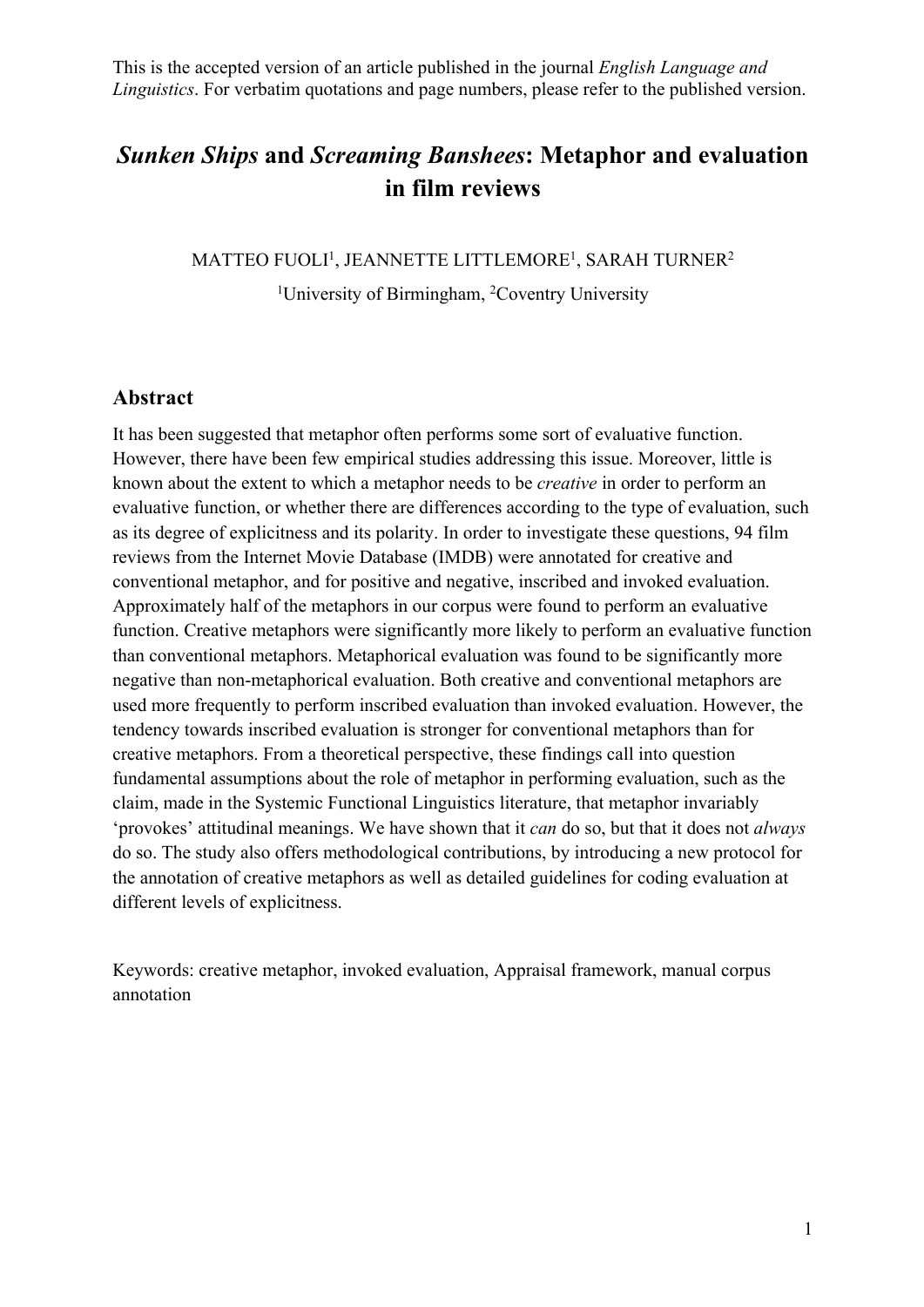#### **1 Introduction**

*'Spawn' is an in-your-face, screaming banshee of a film* 

This quote is taken from a review of a film that appeared on a film review website. It offers a strong evaluation of the film by making an explicit, creative metaphorical comparison with a screaming banshee, a terrifying mythological creature from the Celtic tradition. It has been polarity and explicitness of the evaluation. suggested that evaluation is often expressed by metaphor, and that metaphor nearly always performs some sort of evaluative function. As we can see in the example above, the metaphors that are used to express evaluation can be very striking and creative. However, we do not know the extent to which a metaphor *needs* to be creative in order to perform an evaluative function, or whether there are differences according to the type of evaluation, such as its degree of explicitness and its polarity, which affect the extent to which metaphor is used. Investigating these relationships is important because it helps us to understand the different communicative resources that people draw on when expressing different kinds of evaluation. Specifically, it teaches us about how metaphor functions in communication, and how and why people use language creatively in everyday contexts. In this paper, we explore the relationship between creativity, metaphor and evaluation in an intrinsically evaluative genre, that of the film review. Specifically, we investigate the extent to which evaluation is performed by metaphor, the kinds of evaluation that are most likely to be performed by metaphor, and whether there is a relationship between the type of metaphor used and the

#### **Background 2.**

 *inscribed* and *invoked* evaluation. We then discuss the relationship between metaphor and Section 2.3. In this section, we begin by defining metaphor and exploring the distinction between *creative*  and *conventional* metaphor. We go on to define evaluation, exploring the distinction between evaluation, in order to provide a rationale for our research questions, which are presented in

#### **What is 'metaphor'? 2.1**

 example, where *rough* in its most literal sense relates to texture and the sense of touch, not to Simply conceived, metaphor is the device by which a concept is described in terms of another, unrelated concept (Cameron, 2003). Perhaps you've been having a rough day, for periods of time. *Rough* can therefore be said to have an interpretation which seems incongruous with the context, thus producing a metaphor. In order to resolve this apparent incongruity, it is necessary to look for concepts that can be transferred, or *mapped*, from the incongruous domain of 'roughness' to the topic of 'a difficult day'. We might draw on our experience of hiking over literally rough ground to do this, calling to mind how difficult and exhausting the endeavour might have been. In so doing, we can understand that in talking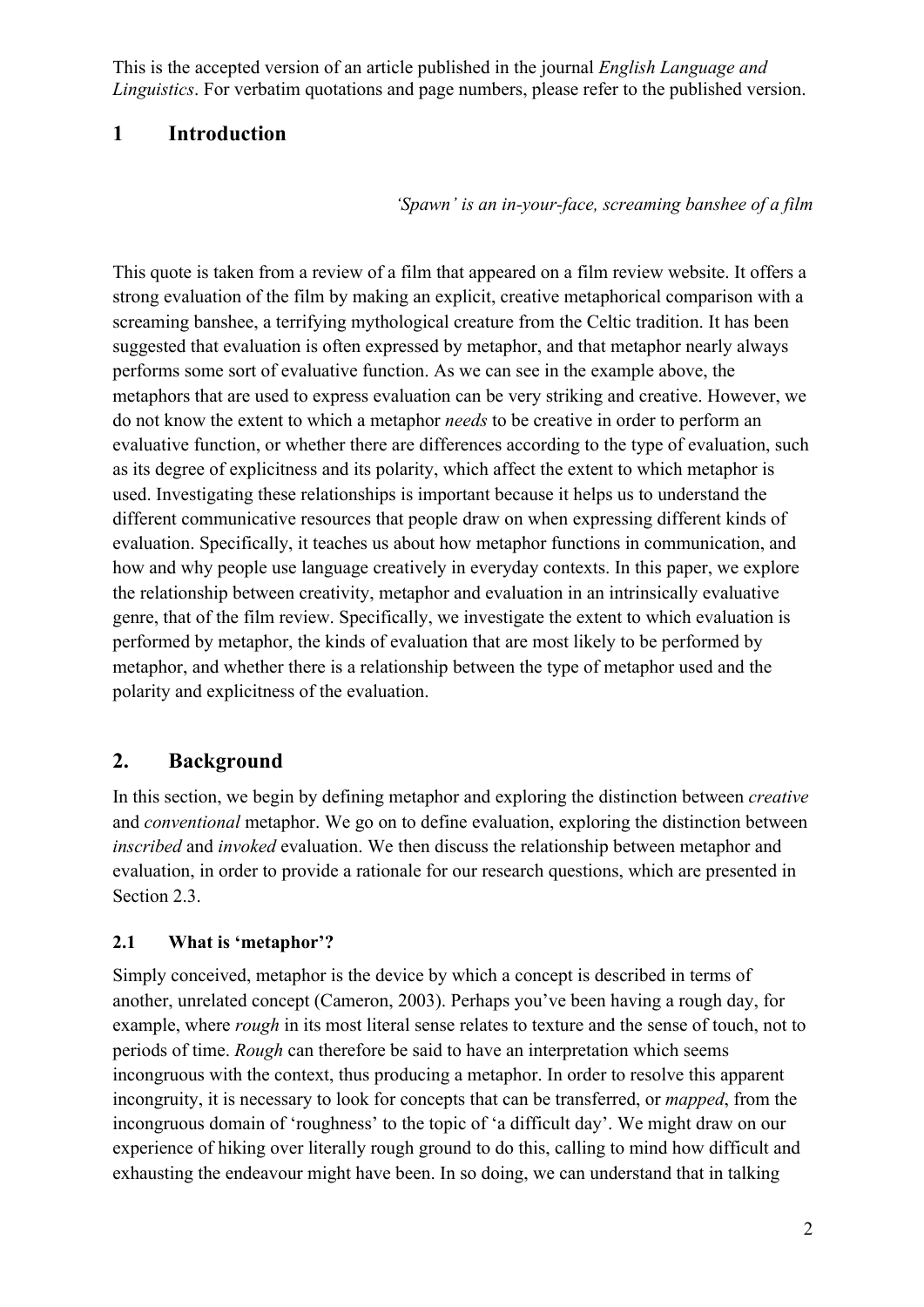about a rough day, we refer not to literal ideas of touch, but to our experiences of rough terrain and the similarities between these experiences and the challenges of our day. These, then, are metaphors.

 Historically, metaphor has been considered solely a literary device – an example of creative, example, may be expressed by references to *drowning*, to being *weighed down*, or to *feeling trapped*. This leads to metaphor appearing in conventional language, and since Lakoff and Johnson, metaphor has indeed been shown to be used in all sorts of communicative contexts beyond the literary (Littlemore, 2019). deliberate language use, with little relevance to everyday communication. However, the work of Lakoff and Johnson in the 1980s (Lakoff & Johnson, 1980/2003) broadened our understanding of metaphor and consequently the scope of metaphor research. They demonstrated that much of the human conceptual system is metaphorical in nature, i.e., that we understand those more complex, abstract aspects of our experiences by relating them to more concrete, embodied tangible things. The complex emotions surrounding depression, for

These changing approaches to the study of metaphor highlight the fact that there are different kinds of metaphor, and have led to an increased focus on the distinction between novel and conventional metaphor. The kinds of metaphor that Lakoff and Johnson discuss are, for the most part, highly conventional and would possibly not be considered metaphorical at all by the majority of language users. Others, however, like the example with which we opened the paper, are more novel. It has been shown that novel metaphors are processed in different ways from conventional metaphor; they involve processes of comparison rather than categorisation (Bowdle & Gentner, 2005) and recruit different areas of the brain when being interpreted (Cardillo et al., 2012). They are more likely than conventional metaphors to evoke an embodied simulation, which makes them more powerful and more noticeable (Cacciari et al., 2011).

At this point it is important to consider what is meant by a novel metaphor. This is a metaphor that involves drawing together previously unrelated concepts. For example, referring to a *screaming banshee of a film* is a novel metaphor because it involves a mapping that is unlikely to have been made before.

Novel metaphors such as these are somewhat rare in language. What is more common is for people to take conventional metaphors and use them in a novel way by combining or extending them in new ways. For example, consider this conversation:

- [1] 'How can we reconcile these two ideas?'
	- 'Throw them both out of the window; they can reconcile on the way down'1

The idea of 'throwing ideas out of the window' is conventional, but the idea of those ideas doing anything 'on their way down' is novel. We can consider this to be an example of an elaboration of a conventional metaphor. It is not the case that the speaker is developing an

 $<sup>1</sup>$  Two of the authors in discussion as they prepared this paper.</sup>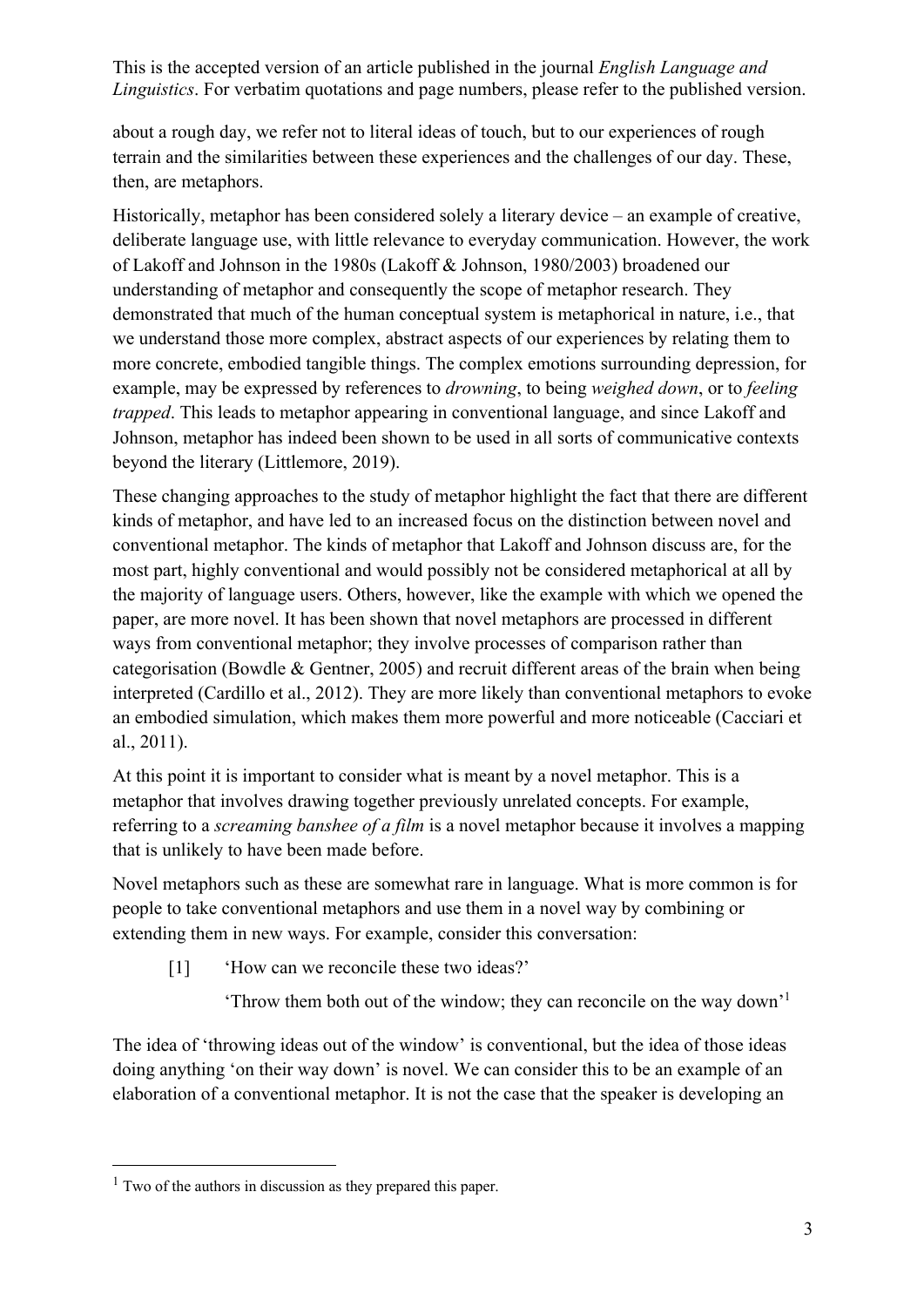entirely new mapping; instead, she extends and elaborates upon an existing one by adding more detail, personifying the 'ideas' and giving them the ability to 'reconcile' themselves.

 Both of these strategies can be encapsulated in the term *creative use of metaphor* because they differ in some way from conventional language usage. The fact that creative uses of metaphor encompasses both novel metaphor per se and the creative manipulations of conventional metaphor is also discussed by Semino (2011), who argues that the juxtaposition of several related metaphors in the same part of the text can be considered creative use of metaphor even if the metaphors themselves are conventional.

However, Semino's focus is on the ways in which metaphor can be creatively used across different genres, so she does not go into detail on the myriad ways in which conventional metaphors can be creatively manipulated. In addition to extending existing mappings, as in Example [1] above, these include, for example, altering the valence, introducing a new collocation, or altering the tense or part of speech of a conventional metaphor. More examples of the ways in which conventional metaphors can be manipulated in creative ways are provided in Section 3.3. As we will see later in the paper, the creative use of metaphor is relevant to our discussion of the interplay between metaphor and evaluation.

#### **2.2 What is 'evaluation'?**

 such as *influential* and *masterpiece*, for example, to praise books and works of art, or words such as *corrupt* and *unscrupulous* to criticize politicians. These expressions are examples of groups together all the linguistic resources that speakers use to convey their subjective units and spread over longer stretches of text, as shown in Example  $[2]^2$ . One of the most important things we do with language is express our opinions. We use words the linguistic phenomenon of evaluation. Evaluation is a broad functional category that attitudes, feelings and stances in discourse (Hunston & Thompson, 2000). These include adjectives (e.g. *unique*), adverbs (e.g. *intelligently*), nouns (e.g. *crap*) and verbs (e.g. *outshines*). In fact, evaluative meanings often transcend the boundaries of individual lexical

#### [2] humming. Musicals are as good as the songs and there's not one you'd leave the theater

Regardless of how it is expressed, every act of evaluation involves a *source*, namely the person expressing the opinion, and a *target*, that is, the 'thing' being evaluated (Du Bois, 2007). The target can be either an entity, including objects, cultural products and people, or a proposition, expressed by a clause. Evaluative expressions may be used to convey either a positive or negative attitude towards the target, a property known as *evaluative polarity*  (Hunston, 2011). Evaluative meanings may be further broken down into a number of more specific parameters, including, for instance *comprehensibility*, *importance*, or *expectedness* 

 $2$  Throughout the article, we mark instances of evaluation with underlining and instances of metaphor with bold font.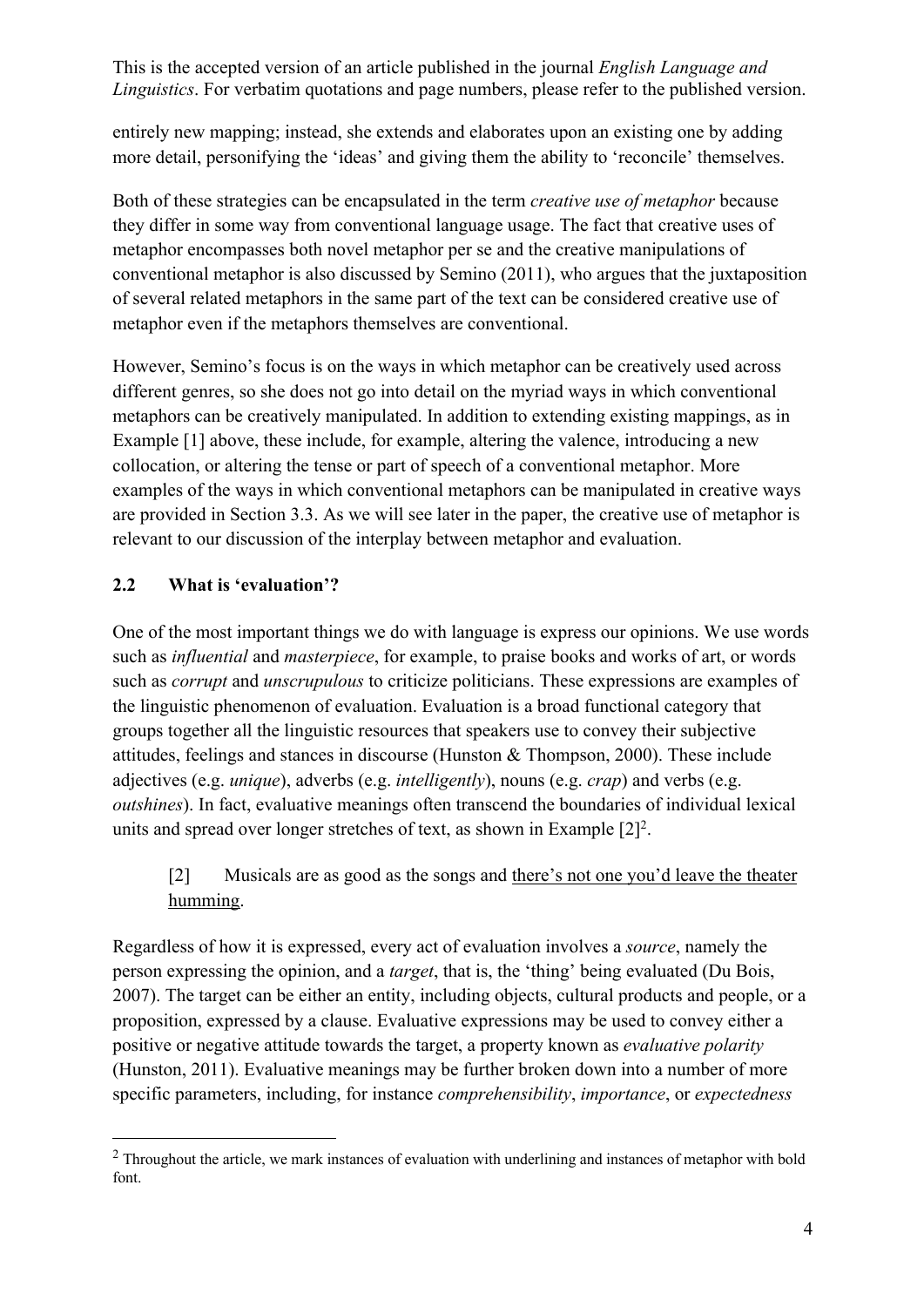(Bednarek, 2006). The 'good-bad' parameter, however, is the most basic one and underlies all forms of evaluative language (Hunston & Thompson, 2000: 25).

 stretch of text is interpreted evaluatively. Fuoli (2018) discusses *thin* and *light* as examples of Evaluation is a highly context dependent phenomenon. Except for a limited set of expressions that tend to have a relatively 'stable' evaluative meaning (e.g. *awesome*, *terrible*), contextual cues and background assumptions, related for example to genre, play a big part in whether a adjectives that carry a neutral, descriptive meaning in most contexts, but that fulfil an evaluative function in advertising discourse, where they are often used to highlight desirable features of products. Polysemous words may carry evaluative and non-evaluative meanings. One example is the adjective *electric*, which is in most cases used as a neutral classifying adjective, but which can also be used to praise someone's artistic performance (Hunston, 2010: 14). The context-dependent nature of evaluation also affects the polarity of evaluative items. Some expressions may have negative polarity in certain contexts and positive in others. Take, for instance, the adjective *cheap*. This word can be used to positively evaluate, say, a hotel room, but also to criticize a product for its poor build quality or a person for their greed.

Evaluative meanings can be expressed more or less explicitly. A reviewer, for instance, may criticize a film overtly through lexical items that are clearly and unambiguously negative, as shown in Example [3] below.

[3] A better title for this nostalgic mess would be "50 missed opportunities".

Alternatively, they may convey their opinion indirectly via language that implies an evaluative stance:

[4] It took me half of the movie just to figure out what was going on.

Within the Appraisal framework (Martin & White, 2005), which emerged from the Systemic Functional Linguistics (SFL) tradition and which has become one of the most influential descriptive models of evaluation, wordings that convey the writer's stance explicitly are labelled *inscribed* evaluation and instances where the opinion is expressed indirectly *invoked*  evaluation. This distinction is conceptualized as a continuum that reflects "the degree of freedom allowed readers in aligning with the values naturalised by the text" (Martin & White, 2005: 67). At one end of the continuum, we find linguistic expressions that denote evaluation, that is, intrinsically evaluative lexis that "tells us directly how to feel" (Martin & White, 2005: 62). At the other end, we have factual statements that, in the context in which they are used, are intended to trigger an evaluative inference without actually spelling out how the author feels. In Example [5], for instance, the reviewer's seemingly neutral description of scenes from the film suggests a negative appraisal. Crucially, the reviewer does not voice this opinion explicitly, using evaluative lexis such as *badly written* or *implausible*; these negative meanings are left for the reader to infer.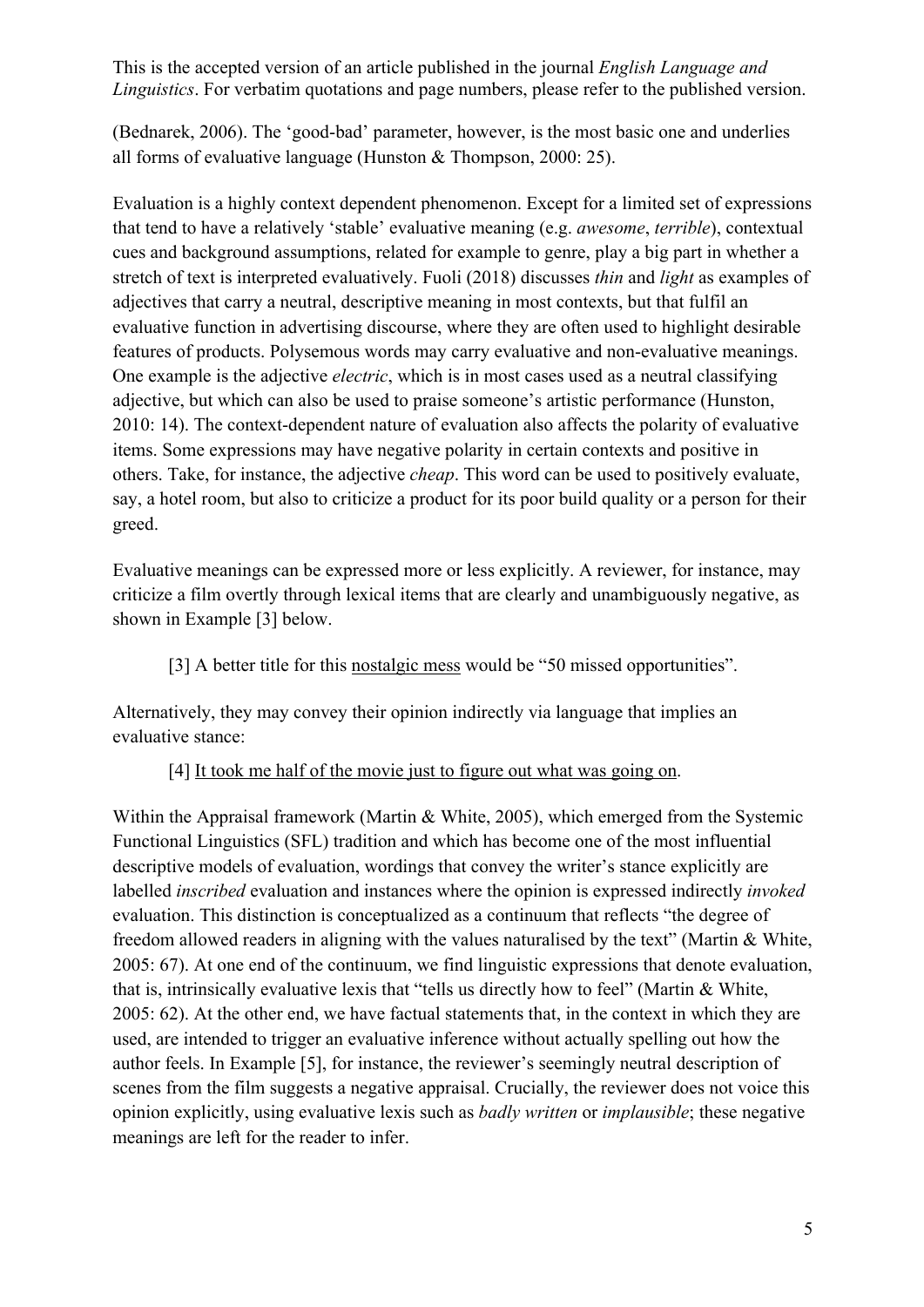[5] There are also a few scenes in which the killer suddenly appears behind the next victim in a situation such that (s)he clearly would have been seen moving in that direction.

Martin & White (2005) identify two additional sets of strategies for invoking attitudes that are more explicit than factual statements yet less overt than evaluative inscriptions, as shown in Figure 1. Writers may *flag* an evaluation by using counter-expectancy markers such as *however* or *actually*, intensified lexis, rhetorical questions and 'non-core' vocabulary. One step up the explicitness cline we find *provoked* evaluation, which is realized primarily via lexical metaphor. Thus, Martin and White (2005) consider metaphor as a device for expressing evaluation implicitly rather than explicitly, a point to which we return below.



White, 2005: 67) Figure 1. Strategies for expressing evaluation at different levels of explicitness (Martin and

#### **2.3 The relationship between metaphor and evaluation**

We saw at the beginning of the paper that metaphor is sometimes used to perform an evaluative function, and that in this paper, our aim is to investigate this in more depth. Work stemming from SFL appears to converge on the idea that evaluation is one of the main (if not the main) functions performed by metaphor in discourse. Martin (2020: 13), for example, argues that "[l]exical metaphors<sup>3</sup> are deployed to provoke a reaction". Along similar lines, Simon-Vandenbergen (2003) describes evaluation as a key motivating factor for most lexical metaphors. Crucially, as seen above, metaphor is considered in SFL as a resource for expressing evaluative meanings covertly rather than explicitly (e.g. Hood & Martin, 2005; Martin, 2020; Martin and White, 2005; Liu, 2018). Martin (2020: 13) summarizes the

<sup>&</sup>lt;sup>3</sup> The term *lexical metaphor* is used in the SFL literature to distinguish metaphor involving lexical resources from phenomena classed as *grammatical metaphor*, such as nominalisation. Martin (2020: 1) presents lexical metaphor and conceptual metaphor as broadly overlapping. As we shall argue, however, there seem to be differences in the conceptual scope of these two categories.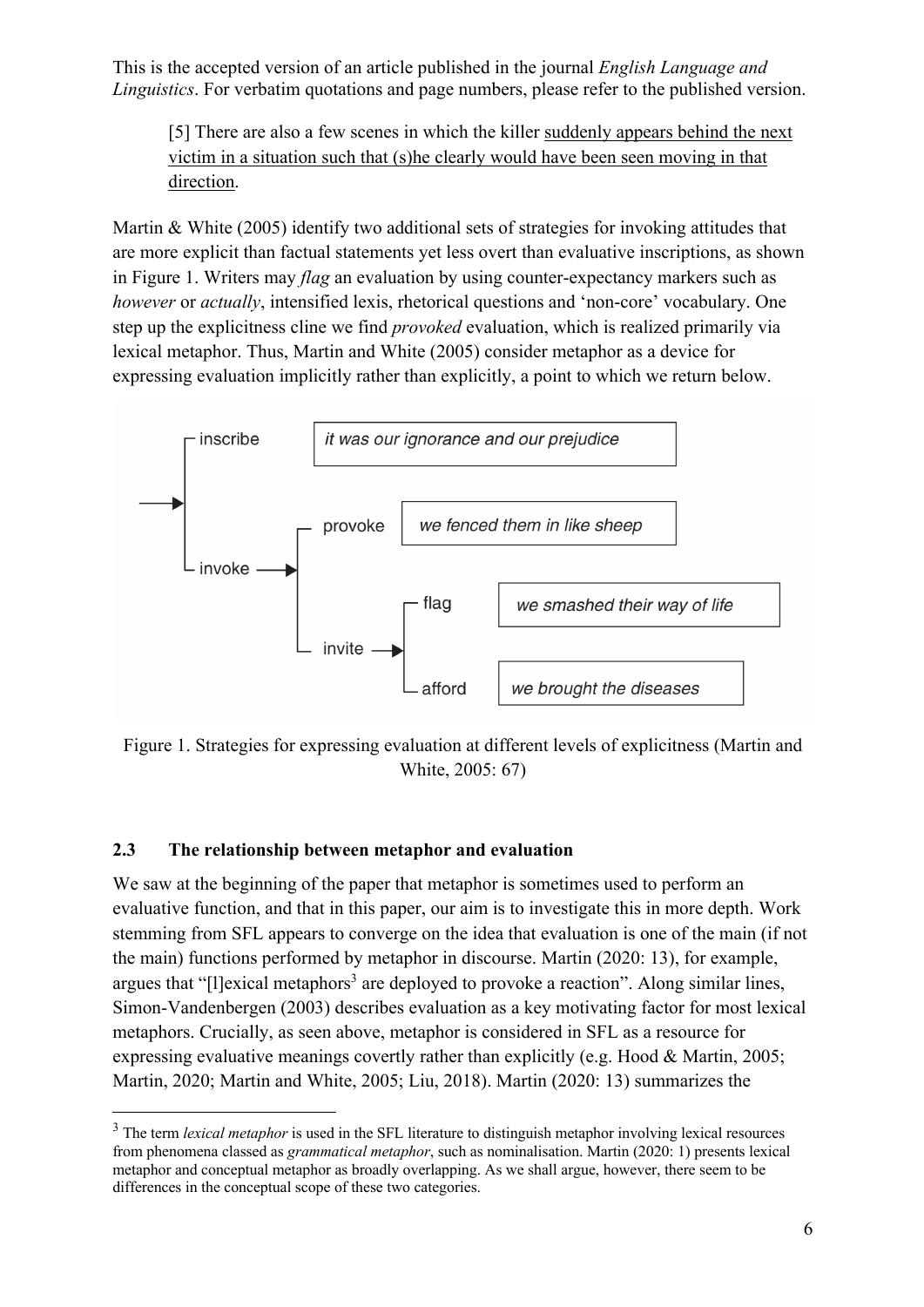argument for this theoretical position as follows: "unlike inscribed attitude involving explicitly attitudinal lexis, [metaphors] do not specify the precise attitude involved – leaving this for a reader to abduce based on their reading of the lexical metaphor in relation to its cotext".

However, while intuitively appealing, these proposals are largely theoretical and have not thus far been verified empirically. An additional problem is that the conceptual boundaries of metaphor are not defined clearly in the SFL literature and, as a result, it is unclear whether all types of metaphor are always considered to 'provoke' evaluation. The examples discussed in Martin and White (2005) would fall into the category of creative metaphor, as defined above. One of them is shown below.

 **stump and waiting for the lion to finish eating and come for him again.** This is be surprised. [Ellis, 1998, reproduced in Martin and White 2005: 65] John Howard says he knows how vulnerable people are feeling in these times of economic change. He does not. **For they are feeling as vulnerable as a man who has already had his arm torn off by a lion, and sits in the corner holding his**  something more than vulnerability. It is injury and shock and fear and rage. And he does not know the carnage that is waiting for him if he calls an election. And he will

explicitly condemn the economic policy or the Prime Minister. Rather, this negative effects of this economic policy expressed in the metaphor. This example is from journalist Bob Ellis, criticising Australian Prime Minister John Howard's 1990s economic rationalism. Here, Ellis uses a creative metaphor to describe the experience of vulnerability in times of economic change. Martin and White (2005) argue that this utterance provokes rather than inscribes evaluation because the speaker does not judgment is implied by the analogy between being eaten by a lion and experiencing the

conventional metaphorical expressions used for describing verbal processes that embed However, other studies seem to suggest that, in some cases, metaphor may also serve to inscribe evaluation. Simon-Vandenbergen (2003) brings a number of examples of explicit evaluative meanings, such as *babble*, *bite someone's head off* or *jabber*. Similarly, Bednarek (2009) discusses examples of highly conventionalized metaphorical expressions which convey affect explicitly, such as *my heart sank* or *he had a broken heart*. These examples raise the question of whether the degree of explicitness of the evaluative meaning conveyed by a metaphor is a function of the type of metaphor used. In other words, do conventional metaphors tend to inscribe evaluation and creative metaphors to invoke it? As SFL does not distinguish between different types of lexical metaphors and has not addressed the relationship between metaphor and evaluation systematically, this remains an open question.

Within the metaphor literature itself, it has been argued that metaphor often performs some sort of evaluative function, but not always. For example, Semino (2008: 31) in her review of the functions of metaphor in discourse suggests that metaphor is frequently used to evaluative and to express attitudes and emotions, although she also proposes a number of other non-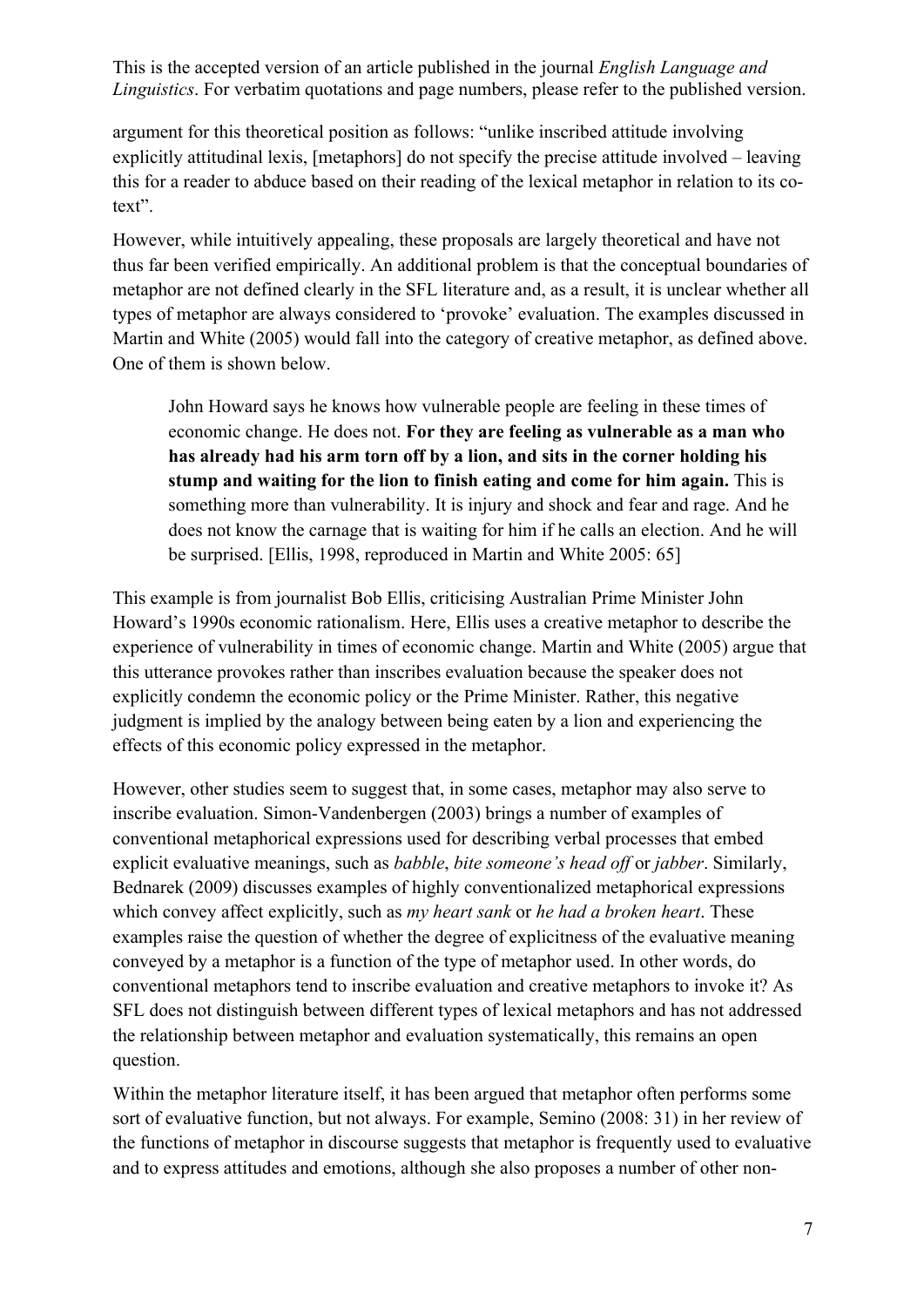evaluative functions performed by metaphor, such as persuading, reasoning, explaining, theorizing, entertaining, and organising the discourse. In her corpus-based study of fixed expressions and idioms in English, Moon (1998), found that metaphorical idioms are significantly more likely to serve an evaluative function than non-metaphorical idioms. Further evidence for a possible link between evaluation and metaphor can be found in Turner's (2014) study of French and Japanese learners of English. She found that when learners used metaphor in their written work, this was frequently to perform evaluative functions. Many of these evaluative metaphors were highly conventional, especially at the lower levels, suggesting that evaluation is 'baked' into a lot of conventional metaphor. However, this study did not examine the extent to which evaluation was performed without using metaphor, so it is not possible to draw firm conclusions as to the role of metaphor in performing evaluation relative to non-metaphorical language.

Additional theoretical support for the idea that the use of metaphor is linked to evaluation comes from the fact that metaphor is often used to express emotion. The linguistic expression of emotion, also known as *affect*, is generally considered as an integral part of the broader phenomenon of evaluation. Within the Appraisal framework, affect is considered as the most basic type of evaluative meaning, with other forms of evaluation representing "institutionalized feelings" (Martin and White, 2005: 45). A number of studies have shown that people often use metaphor when describing personal emotional experiences. In their study of women's accounts of cancer, for example, Gibbs & Franks (2002) discuss cases where the participants used highly creative, poetic metaphors to describe their experiences with the illness. Fainsilber & Ortony (1987) also found that people produced more metaphor, and particularly creative metaphor, when describing intense emotional experiences. They propose three hypotheses to explain this finding: the compactness hypothesis, the vividness hypothesis and the inexpressibility hypothesis. The compactness hypothesis refers to the idea that metaphor provides "a particularly compact means of communication" (Fainsilber & Ortony, 1987: 125), allowing a large amount of information to be conveyed in a far more compact way than literal speech does. The vividness hypothesis holds that metaphors can provide richer and more detailed accounts of experience than literal language, while the inexpressibility hypothesis holds that 'metaphors provide a way of expressing ideas that would be extremely difficult to convey using literal language' (Gibbs, 1994: 124). All of these come to the fore in the expression of intense, personal experiences. Such experiences are often difficult to express *without* recourse to metaphor.

Much of previous research on the relationship between metaphor and emotion has focused on negative experiences. One reason for this might be that in the field of metaphor studies, people have tended to research negative experiences more than positive ones. A more interesting idea is that metaphor in general and creative metaphor in particular are more likely to be triggered by negative emotional experiences than by positive ones. Studies have identified a human bias to give greater weight to negative entities (Rozin & Royzman, 2001), with people paying more attention to and remembering negative entities and events than to positive entities and events. Therefore negative experiences are more salient. One reason for this may be that negative emotions activate the sympathetic nervous system and increase arousal levels, whilst positive emotions activate the parasympathetic nervous system and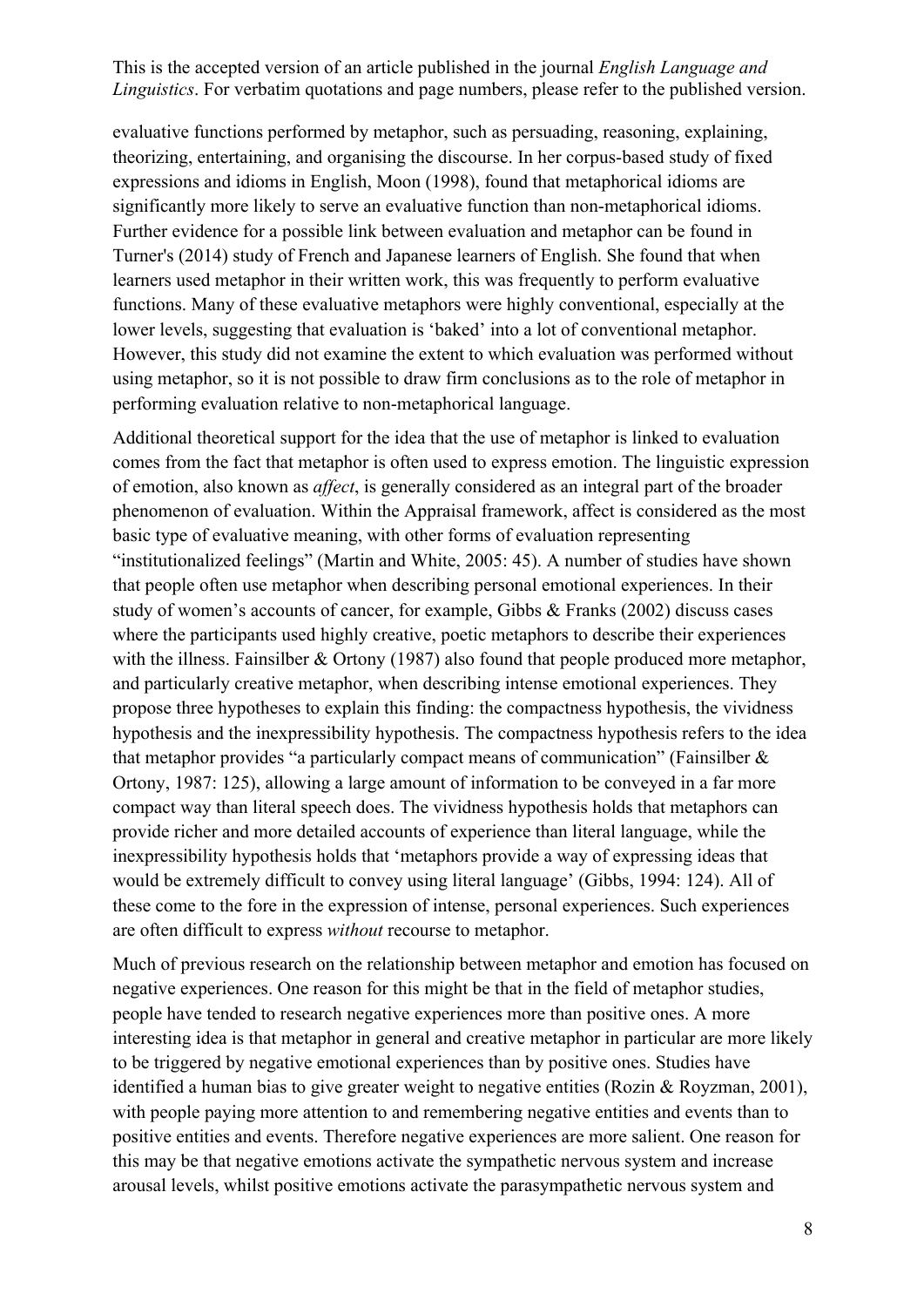bring arousal levels down. Negative experiences are therefore more vivid which, according to the vividness hypothesis (Fainsilber and Ortony, 1987), means that they are likely to trigger more creative metaphor use.

There is some evidence from the metaphor literature to suggest this may be the case. For example, in her study of metaphorical fixed expressions introduced above, Moon (1998) found that evaluative metaphorical expressions were more likely to perform negative evaluation than positive evaluation. Further support comes from work on metaphor perception, where it has been shown that adjectival metaphors are more likely to evoke negative meanings than positive meanings, and that they are significantly more likely to do so than nominal metaphors and predicative metaphors (Sakamoto & Utsumi, 2014). Further support comes from research showing that media such as art and music provide creative outlets for negative experiences, and that people enjoy experiencing negative emotions in response to creative art and music (e.g. Bastian, 2017; Schubert, 1996). Thus the desire to produce creative metaphor may emanate in part from the need to share negative evaluation, which reflects the interpersonal function of both metaphor and evaluation.

hypotheses as follows: To sum up this section, there are arguments to suggest that metaphors are often used to evaluate, and that evaluation is more likely to be performed by creative metaphor than by conventional metaphor. There is also indirect evidence to suggest that the use of creative metaphor is more likely to be triggered by negative emotional experiences than by positive ones. This leads us to hypothesise that the more creative the metaphor is the more likely it is that it will perform an evaluative function, and that creative metaphor will more likely be used to perform negative evaluation than positive evaluation. We saw above in Section 2.2 that in SFL models, the use of metaphor is most often associated with invoked evaluation than with explicit evaluation. Therefore one might hypothesise that creative metaphor is more likely than conventional metaphor to be involved in negative invoked evaluation and that both types of metaphor are more likely than non-metaphorical language to be used for this purpose. Based on this reasoning, we formulate our research questions and their associated

#### *RQ1: To what extent does metaphor perform an evaluative function?*

We expect a substantial amount of metaphor to perform an evaluative function.

#### *RQ2: Are creative metaphors more likely than conventional metaphors to perform evaluation?*

We expect that creative metaphors are more likely to perform evaluation than conventional metaphors.

*RQ3: Is metaphor more likely to be used to convey negative or positive evaluation?*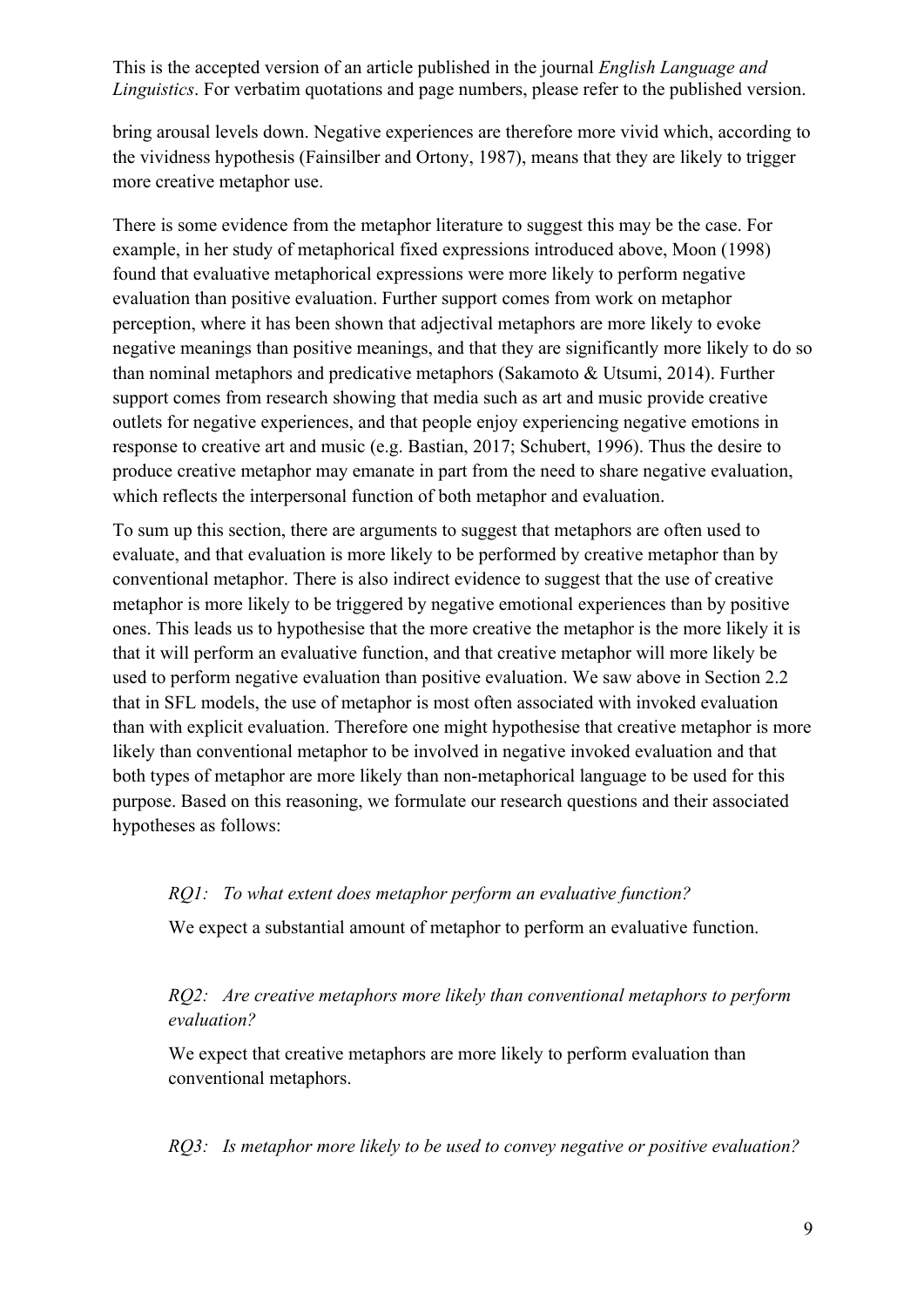We expect metaphor to be used more frequently to perform negative evaluation than positive evaluation.

#### *RQ4: Does metaphorical creativity relate to evaluative polarity?*

We expect creative metaphors to be used to perform more negative evaluation than conventional metaphors.

#### *RQ5: Is metaphor more likely to inscribe or invoke evaluation?*

We expect metaphor to be used more often to produce invoked evaluation.

#### *RQ6: Does the explicitness of the evaluation differ according to whether the metaphor is creative?*

We expect creative metaphor to be used more often than conventional metaphor to produce invoked evaluation.

#### **3 Methodology**

In order to explore these research questions, we chose to examine evaluation and metaphor in the genre of film reviews. Specifically, we focus on online reviews written by nonprofessional critics. These texts are produced by film enthusiasts for an audience of peers and are published on websites such as the Internet Movie Database (IMDb), Rotten Tomatoes or Metacritic. Online film reviews are an ideal genre for investigating both metaphor and evaluation. As the chief purpose of film reviews is to express the writer's personal views and assessment of a film in order to encourage, or discourage, prospective viewers, they tend to incorporate a wide variety of evaluative language (Taboada, 2011). The fact that reviews are written, asynchronous texts means that the authors have time to reflect on their choice of words, which is likely to result in more metaphor use (Hanks, 2006; Steen et al., 2010). Similarly, the fact that they have more time to reflect on their choice of words and to use the language playfully means that one might also expect a higher concentration of creative metaphors. The relatively familiar relationship between the author and the reader combined with the fact that a secondary purpose of the reviews is to entertain means that we are likely to see a fair degree of humour, which may also involve creative word play, often involving creative metaphor.

To answer the research questions outlined above, we annotated a corpus of film reviews for both evaluation and metaphor and examined overlaps between these two categories. We used Nvivo (QSR International, 2020) for this purpose, as it allows researchers to query the corpus for instances where a stretch of text has been coded with multiple labels. Evaluation and metaphor were annotated independently of one another to capture all cases of each phenomena, regardless of overlap. Thus to answer question 1, for example, we divided the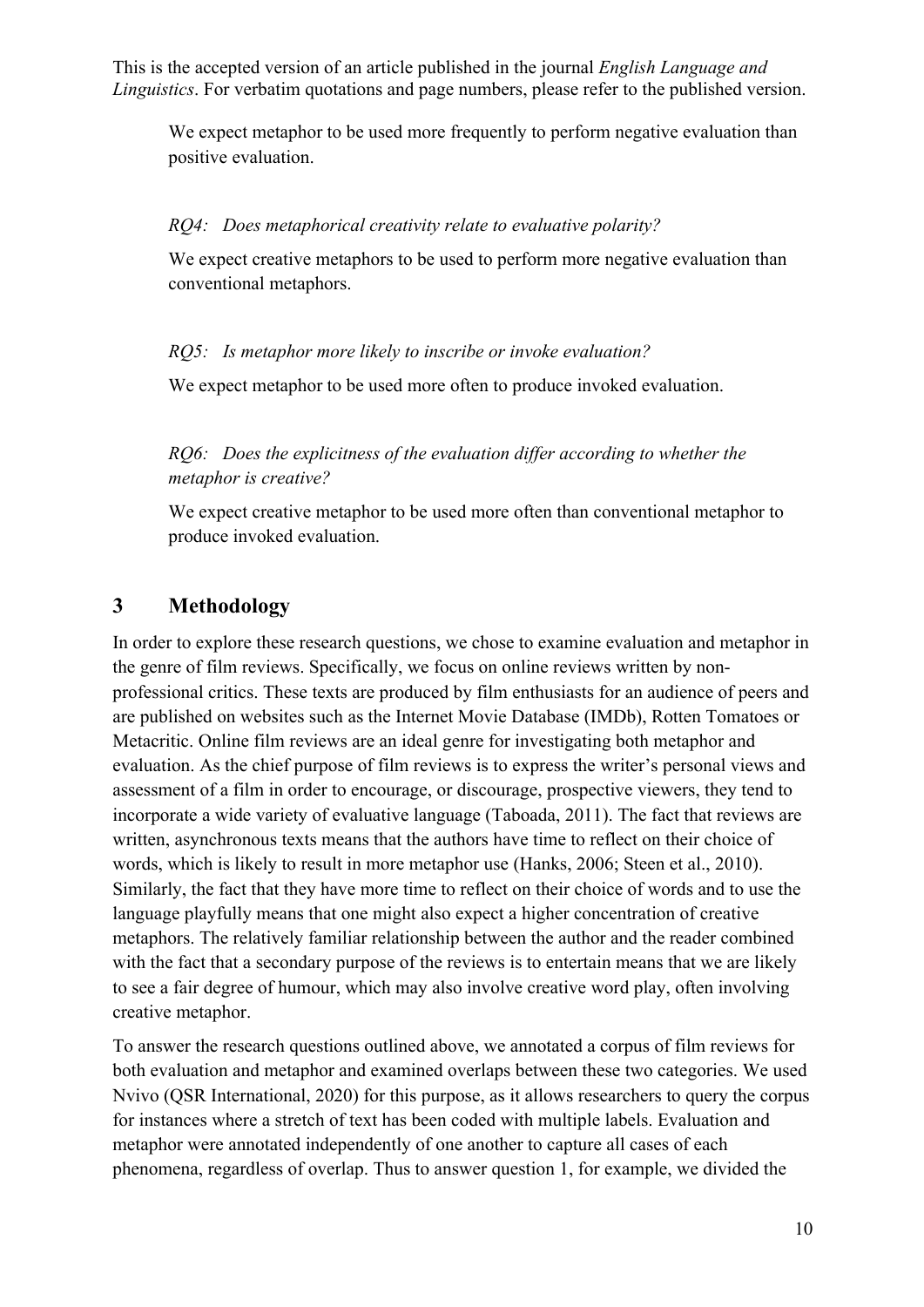number of text spans coded as evaluative and metaphorical by the total number of text spans coded as evaluative. Example [6] below illustrates a text span annotated for both evaluation (underlined) and metaphor (in bold).

#### [6] The actors are mostly **mobile wooden statues**.

In the sections below, we give more detail about the corpus and the annotation protocols we used.

#### **3.1 The corpus**

We compiled our corpus by down sampling a large, publicly available<sup>4</sup> collection of IMDb reviews collected by Pang & Lee (2004). The original corpus includes 1000 positive and 1000 negative film reviews. From these, we randomly selected 94 texts equally subdivided between positive and negative reviews. The total corpus size is approximately 60,000 words, which represents a rich, yet manageable, sample for manual annotation.

## **3.2 Corpus annotation**

Fuoli (2018), which is shown in Figure 2. A key feature of this approach is that it for both metaphor and evaluation (step 3). The manuals, which can be found in the Annotating metaphor and evaluation is an inherently subjective process as both are contextdependent discursive phenomena with fuzzy conceptual and lexical boundaries. To address these methodological concerns, we followed the stepwise annotation procedure proposed by incorporates an iterative process for optimizing the transparency and replicability of the annotation guidelines. Before coding the corpus, we developed detailed annotation manuals Supplementary Materials, include operational definitions of our categories and a detailed description of the protocols we used to identify and categorize instances of metaphor and evaluation. Next, we carried out three rounds of inter-coder agreement testing in order to assess the reliability of the coding protocols and identify areas for improvement (steps 4 and 5). The results of the inter-coder agreement tests are presented in Section 3.5. After we determined that reliability had reached a ceiling, we moved on to annotate the rest of the corpus. Jeannette Littlemore and Sarah Turner annotated half of the remaining portion of the corpus for metaphor each (consulting with one another on all ambiguous cases) and Matteo Fuoli annotated the whole of the remaining sample for evaluation. Whenever any of the annotators encountered ambiguous instances that they were not able to resolve on their own, they consulted the rest of the team to help determine the most adequate coding. In the interest of transparency and reproducibility, we have made the fully annotated corpus available via the Open Science Framework repository at this URL:

https://osf.io/y7v54/?view\_only=4cb57e05fc344a29bf9322009ada2e5f.

 $4$  The corpus can be downloaded here: http://www.cs.cornell.edu/people/pabo/movie-review-data/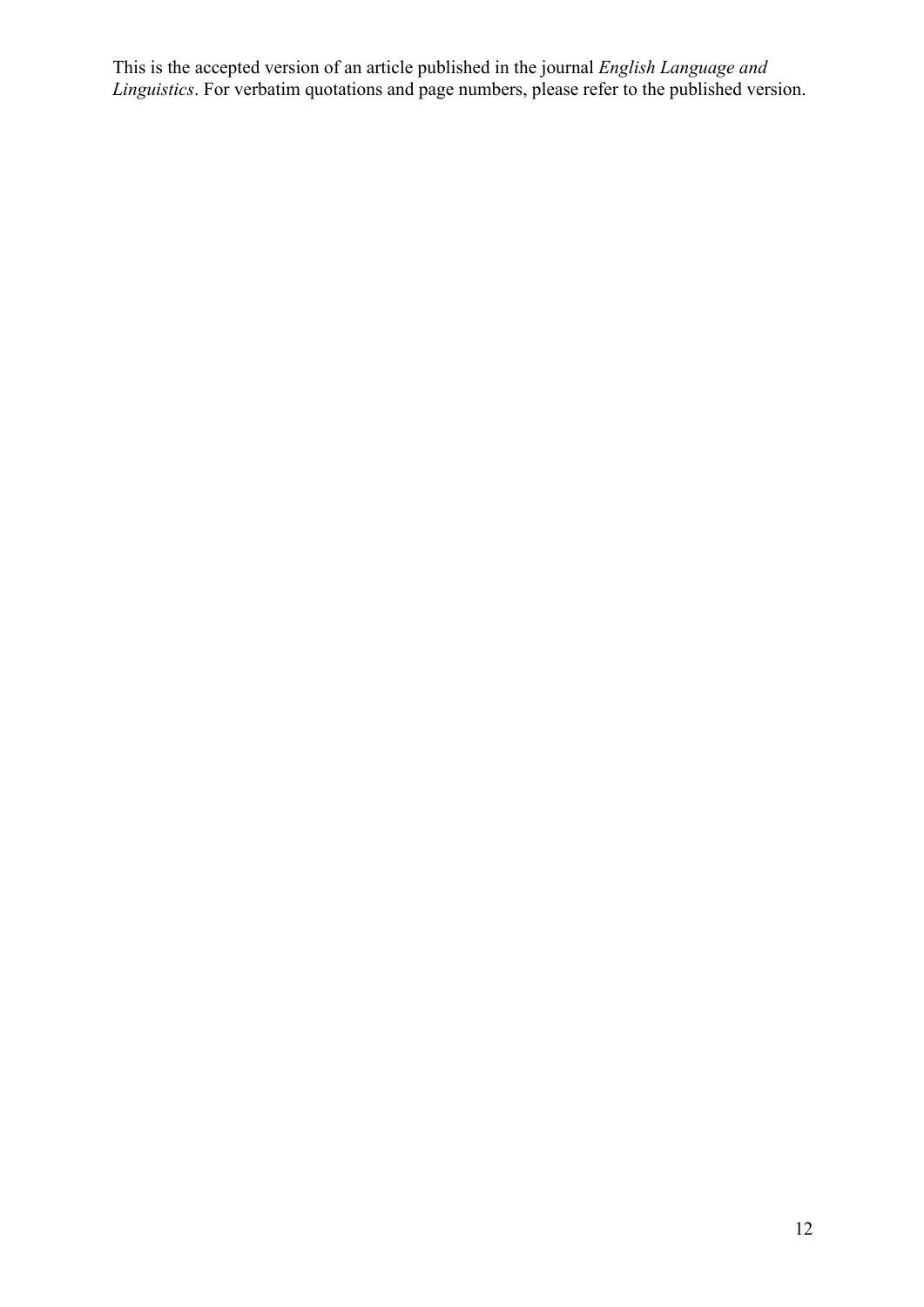

Fig 2. The step-wise corpus annotation procedure

#### **3.3 Annotation protocol for metaphor**

In this study, we define a metaphorical expression in the following way:

*A string of one or more words that describes one entity in terms of another unrelated entity by means of comparison.* 

Under this definition, the highlighted text span in Example [7] below would be an example of a metaphorical expression.

[7] It's pretty much a **sunken ship** of a movie.

 Here, the words *sunken ship* are being used to describe the movie. In order to understand how the metaphor is functioning in this example, the reader needs to identify elements of 'sunken ships' that can be applied to 'movies', i.e. that it is a wreck with no hope of salvage or rescue. This enables the movie to be negatively evaluated in a marked way.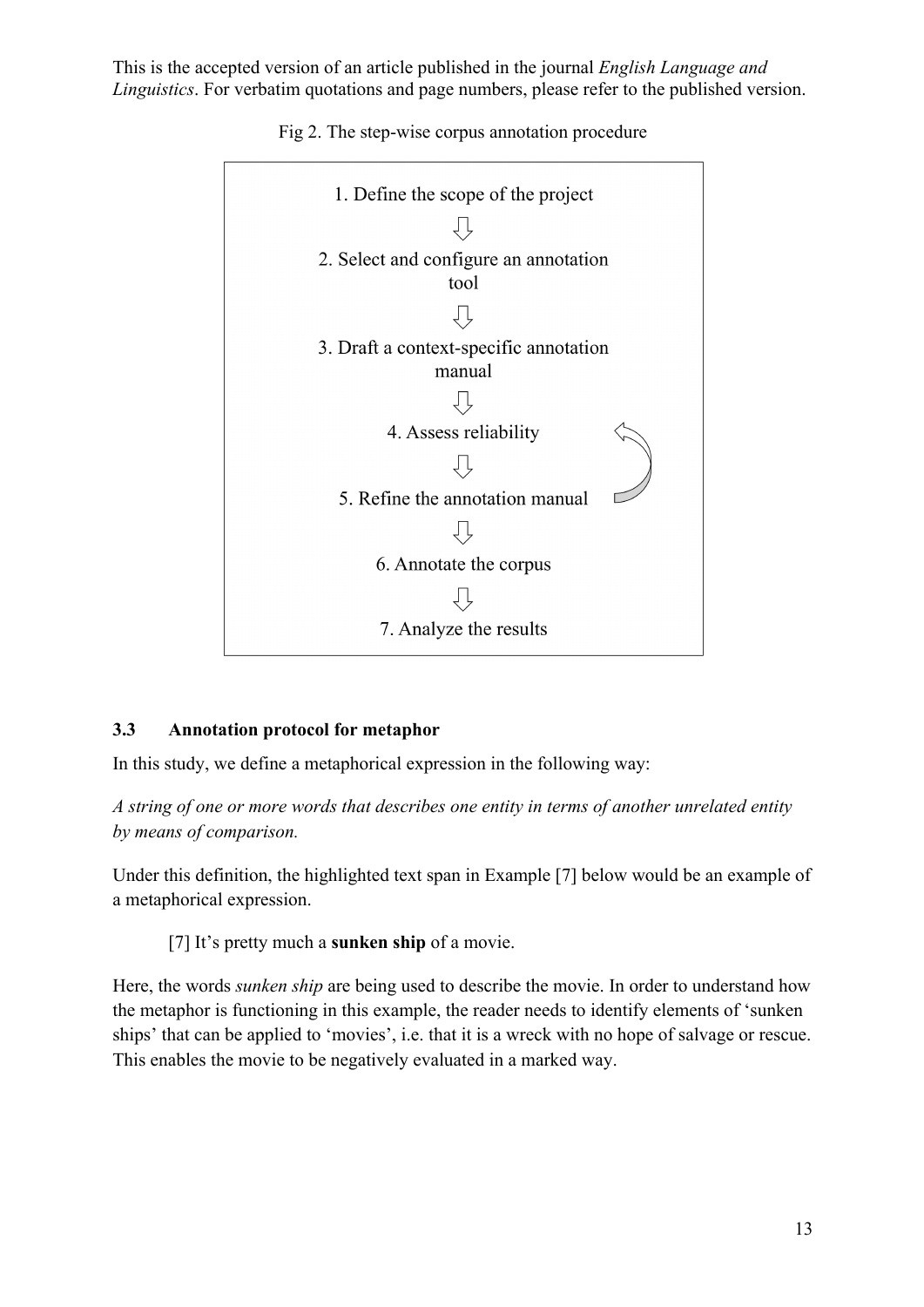#### **3.3.1 Procedure for identifying metaphor**

In order to identify metaphors we employed a procedure that drew on two previously attested approaches: Cameron's (2003) vehicle identification procedure and the PRAGGLEJAZ (2007) metaphor identification procedure (MIP), combining elements of each. Our reason for doing this was that we wanted to combine the best elements of each, allowing us to focus on metaphor at the level of the phrase (which is a more natural way of looking at metaphor) with a robust technique for ensuring that we were definitely dealing with metaphor and not other related tropes such as metonymy.

We began by reading the entire text to establish a general understanding of the meaning. We then identified meaning units at the level of phrase following Cameron's (2003) vehicle identification procedure. For each meaning unit, we established its meaning in context, (i.e. its contextual meaning, taking into account what comes before and after the meaning unit). Having done so, we determined whether or not the phrase had a more basic contemporary meaning in other contexts than the one in the given context. For our purposes, basic meanings tend to be

—More concrete [what they evoke is easier to imagine, see, hear, feel, smell, and taste];

—Related to bodily action;

—More precise (as opposed to vague);

 code the adjective *staggering* as a metaphor as it does not share the same word class as its However, unlike the PRAGGLEJAZ (2007) MIP, we did not consider historically older meanings to be more basic. We also included metaphors that crossed word-class boundaries, as this is often a central characteristic of metaphor. For example, *staggering* is an adjective in its metaphorical sense but a verb in its literal sense. Strict adherence to the MIP would not literal meaning. However, we coded it as metaphor because its meaning could be understood in comparison to the verb. In our analysis, we only considered open-class lexical units, excluding closed-class items and de-lexicalised verbs (*make, do, put, take, give, have,* and *get*). It should also be noted that basic meanings are not necessarily the most frequent meanings of a particular word or phrase.

If the meaning unit had a more basic current–contemporary meaning in other contexts than the given context, we decided whether the contextual meaning contrasted with the basic meaning but could be understood in comparison with it. If the meaning unit met all of these criteria, it was marked as metaphorical.

In some cases, metaphors were identified at the level of the single word. However, a single metaphor often extended beyond single words. This could occur when: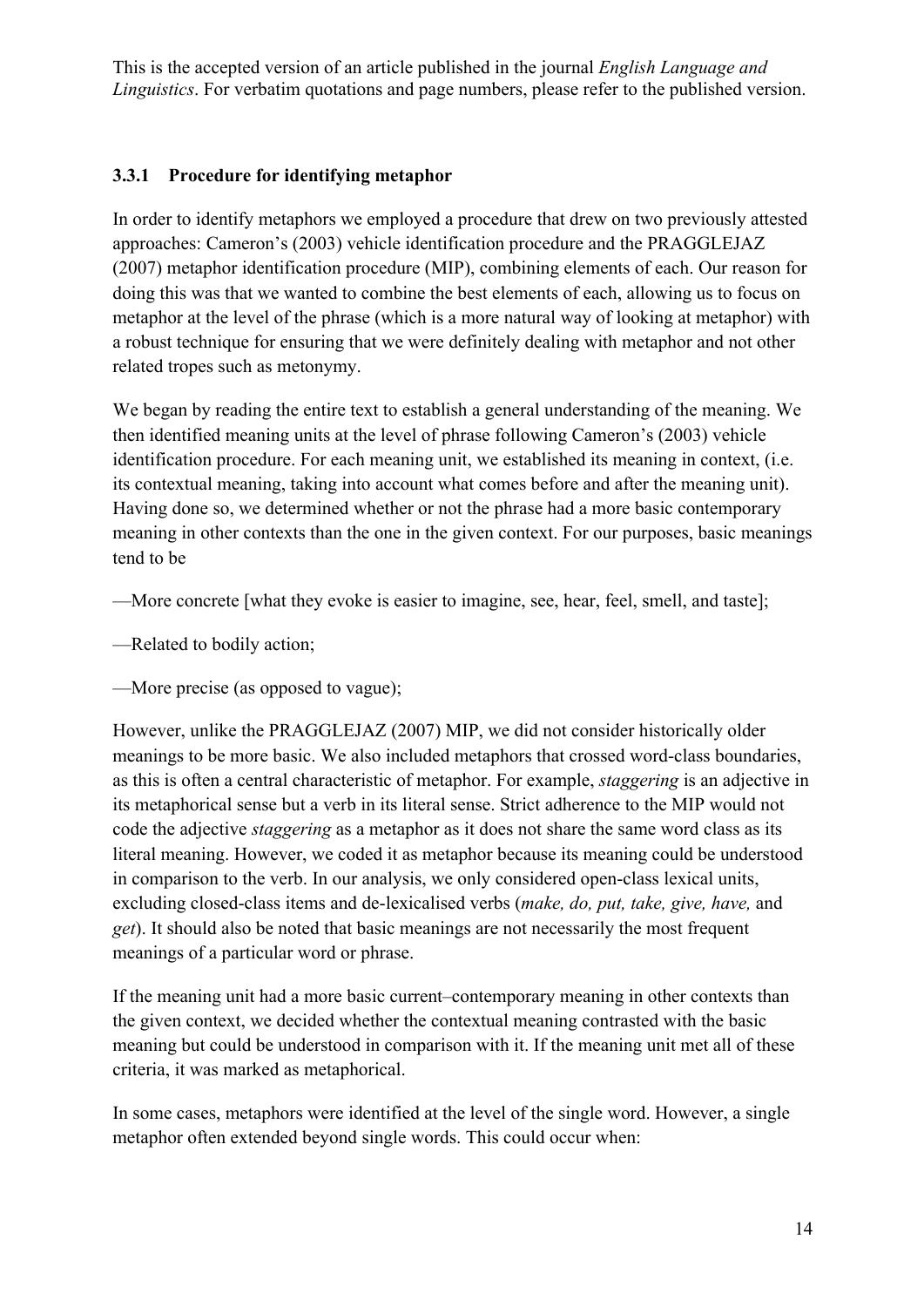i) The expression was a conventional idiom, such as *have your cake and eat it*. In cases such as this the whole idiom was coded as a span of text that conveys metaphorical meaning.

ii) There were hyphenated words which form a single lexical unit e.g. *tough-as-nails*  Salander.

iii) There was an adjectival entailment of a metaphorically-used noun (or an adverbial entailment of a metaphorically-used verb) that was internally semantically coherent with the *literal* sense of the noun or verb, as in Example [8] below.

[8] It's pretty much a **sunken ship** of a movie (Ships can sink in the 'literal' world and 'sunken' is serving as a premodifier of 'ship' in this sentence.)

 word *depth* and the phrase *skin deep* both belong to the same overall idea, so the whole Phrases that were internally coherent were marked as a single metaphor, even when there was a non-metaphorical stretch of texts separating them. For instance, in Example [9] below, the phrase is marked as a single metaphor.

#### [9] The real **depth** of his character is only **skin deep**

In some cases, the focus on internal coherence meant that whole grammatical phrases could be coded as a single metaphor, as in Example [10].

#### [10] you can't help **going in with the baggage** of good reviews

from the domain of rail travel, even though they work together in the sentence. However, if there were two distinct ideas in the same metaphorical phrase, these were marked as separate metaphors. For instance in Example [11] below, 'the one-two punch' and 'derailing itself' are different metaphorical ideas, one from the domain of fighting and one

 [11] The actors, and their relationship together, present the **one-two punch** that prevents Double Jeopardy from **derailing itself** entirely*.* 

iv) There is an adjectival entailment of a metaphorically-used noun (or an adverbial entailment of a metaphorically-used verb) that that is internally semantically coherent with the *metaphorical* sense of the noun or verb but which would not occur in literal language:

[12] which is in contrast to the **negative baggage** that the reviewers were likely to have

 used in its metaphorical sense (unlike the phrases *bee stings* and *sunken ship*, which can exist In the physical world, baggage cannot be 'positive' or 'negative'. This expression is only ever in the physical world).

Phrases were coded as metaphor even when they were signalled with tuning devices such as *like* or *as*. Individual words were not broken down into their metaphorical components. We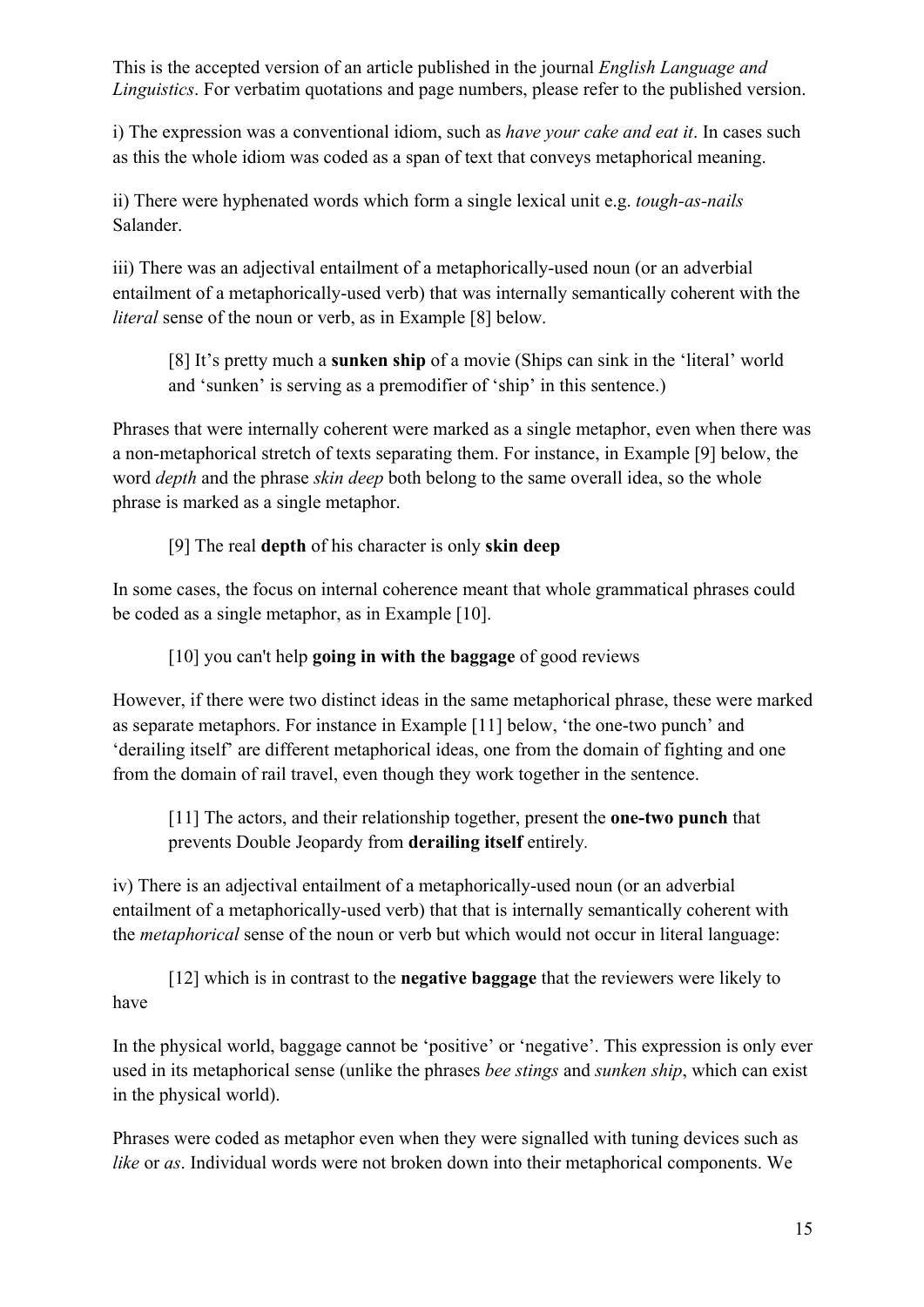followed an overarching principle where we kept the length of the annotated text spans to a minimum.

#### **3.3.2 Procedure for identifying creatively-used metaphor**

Having identified all examples of metaphor in our corpus, we then determined whether these metaphors were being creatively or conventionally used.

Metaphors were coded as creatively-used under the following conditions:

1. When they introduced a completely new metaphorical mapping drawing together previously unrelated elements, as in Example [13].

#### [13] These guys know how to **graft a comic book onto celluloid**

2. when they used a conventional metaphorical mapping in a new way, playing with the meaning or the form or both.

This could be achieved in one or more of the following ways:

a) Altering the valence of a metaphor (positive and negative)

 people, and a lot of people cry because they are **moved** by his words. I won't tell you that you can't be **moved** by his words, because I too, was **moved** by his words. I was [14] Actually, Robin Williams does a lot of shouting. He shouts a lot about helping **moved** in such a profoundly negative way that I was reminded of how cheap and phony a cinematic experience can be.

 Usually when we are *moved* by something, it has positive connotations, but here the reviewer is evaluating Robin Williams in an overtly negative way by using *moved* creatively and imbuing it with negative connotations.

b) Introducing a new collocation

This occurred in cases where conventional collocational patternings involving metaphor were flouted:

[15] steal clout from (one might 'have' clout, but one would rarely 'steal' it)

[16] delicate power (near oxymoron)

[17] Christina Ricci, **hot off her shoulda-been-nominated turn** in "the opposite of sex" (creative extension of 'hot off the press')

c) Introducing more detail into a conventional mapping, or extending it in a novel way (often evoking hyperbole or litotes)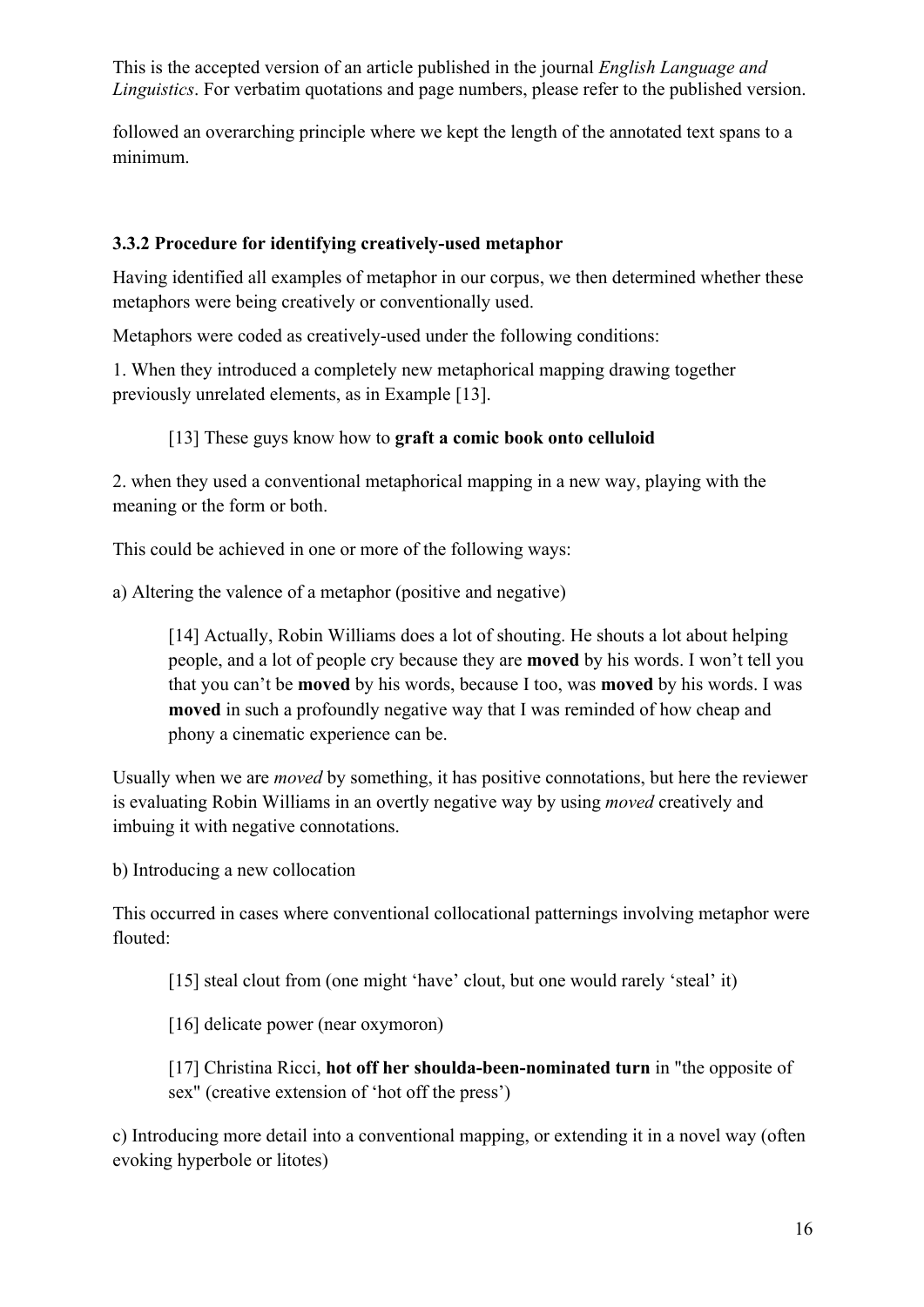boy , did he take that route ! **I'd say at about 165 mph** or so . . . [18] James Cameron took the big-budget action film with aliens, which featured multiple aliens doing basically the same thing , although on a much-larger scale, and

d) Altering the tense or part of speech of a conventional metaphor

[19] A **sunken ship** of a movie (it is more conventional to metaphorically refer to a 'sinking ship', rather than a 'sunken' one)

e) Using a metaphor in a new context where it is not usually used, or to talk about something that it's not usually used to talk about

 [20] There is not **an original or inventive bone in its [the film's] body** (this expression is usually used about a person, not a film)

f) Using a 'twice true' metaphor

Twice true metaphors are metaphors which work on two levels; they have a literal meaning that is relevant to the context of the film they are being used to describe.

[21] Once 'Jaws' has attacked, **it never relinquishes its grip** (Here, 'it' refers to both the film and the shark).

g) Combining metaphor with metonymy in a novel way

 [22] It's typical of unimaginative cinema to **wrap things up with a bullet** (Here, the 'bullet' refers metonymically to the act of killing someone off at the end of the film)

h) Combining two conventional metaphors in a novel way

[23] A **big helping** of **whoop-ass** behaviour

 Here there are two conventional metaphors: *big helping* and *whoop-ass*. Juxtaposing them is creative, and construes 'whoop-ass behaviour' as something that might be served up in a restaurant.

i) Using strong and unlikely or unexpected personification

 [24] The decor possibilities are endless - **disco balls had yet to migrate into the dark corners of the attic**, big hair was worth its weight in Aquanet, and the louder the fashion, the better the look.

j) Introducing dramatic contrast

 [25] The great master shows his hand there as the tensions **build** as rapidly in the second part as they **lay fallow** in the first.

k) Using recontextualisation and appropriation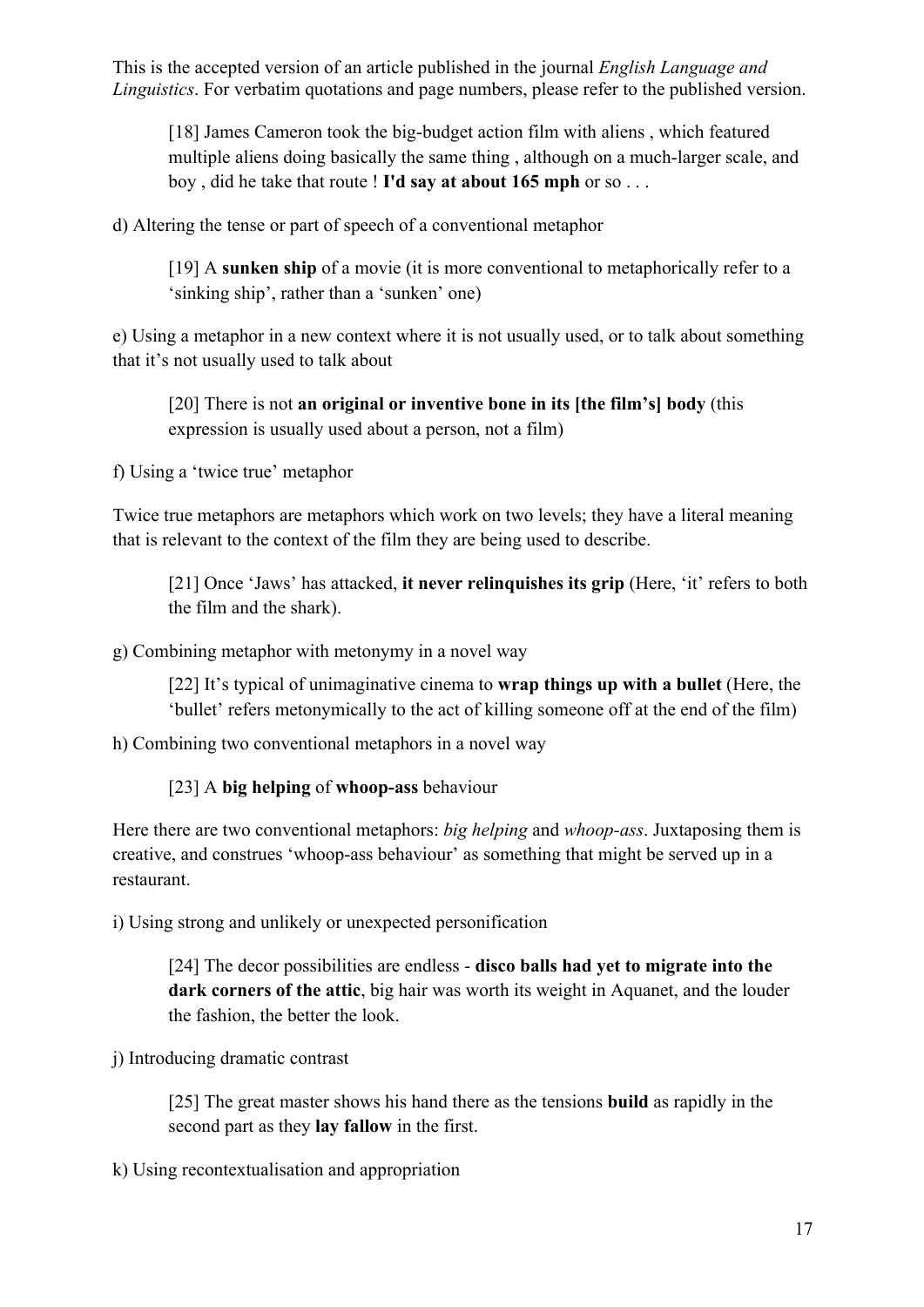In Example [26] below, the whole phrase is coded as creative metaphor, as the creativity comes from the appropriation of a well-known phrase, even though the only metaphor here is *fishy*)

# [26] **Something is fishy in the state of Universal 3.4 Annotation protocol for evaluation**

 unit of evaluation is defined as follows: We developed a set of explicit criteria for identifying units of evaluation in our corpus and for categorizing them based on their polarity and explicitness. For the purpose of this study, a

*A string of one or more words that conveys the writer's positive or negative emotions, attitudes or judgments towards someone or something.* 

 expressions of any length and belonging to any word class. For a stretch of text to be words that are used to describe positive or negative phenomena, such as *success* or *crime*, In line with previous work (see Section 2.2), this definition covers an open-ended range of considered an instance of evaluation, it had to involve a discernible evaluative target. Thus, were not coded as evaluative unless they were included in text spans that convey the writer's opinion of someone or something.

To help achieve consistency in our annotations, we took a conservative approach to the identification of the textual boundaries of evaluative units. Accordingly, we kept the length of annotated text spans to a minimum, leaving out all lexical items that did not directly contribute to the evaluative meaning of the expression, such as the subject of the clause or words referring to the evaluative target. Examples [27] and [28] below illustrate the difference between our approach and a less conservative approach, respectively.

[27] She's an ass-kicking cybertech warrior who rights the wrongs of men.

[28] She's an ass-kicking cybertech warrior who rights the wrongs of men.

In line with the Appraisal framework, expressions relating to the writer's emotions (i.e. affect) were included in the analysis. However, as we were mainly interested in how metaphor is used by speakers to perform evaluation, we only coded instances of *authorial*  affect, that is, expressions that convey the reviewers' own emotions. Expressions describing emotions attributed to other people, such as a character in the movie, were not coded. Thus, for instance, we annotated the word *loved* in Example [29] below but ignored the expression *unhappy* in Example [30].

just <u>loved</u> the man anyway). [29] And Judd Hirsch steals the film by actually acting great (he's a stereotype, but I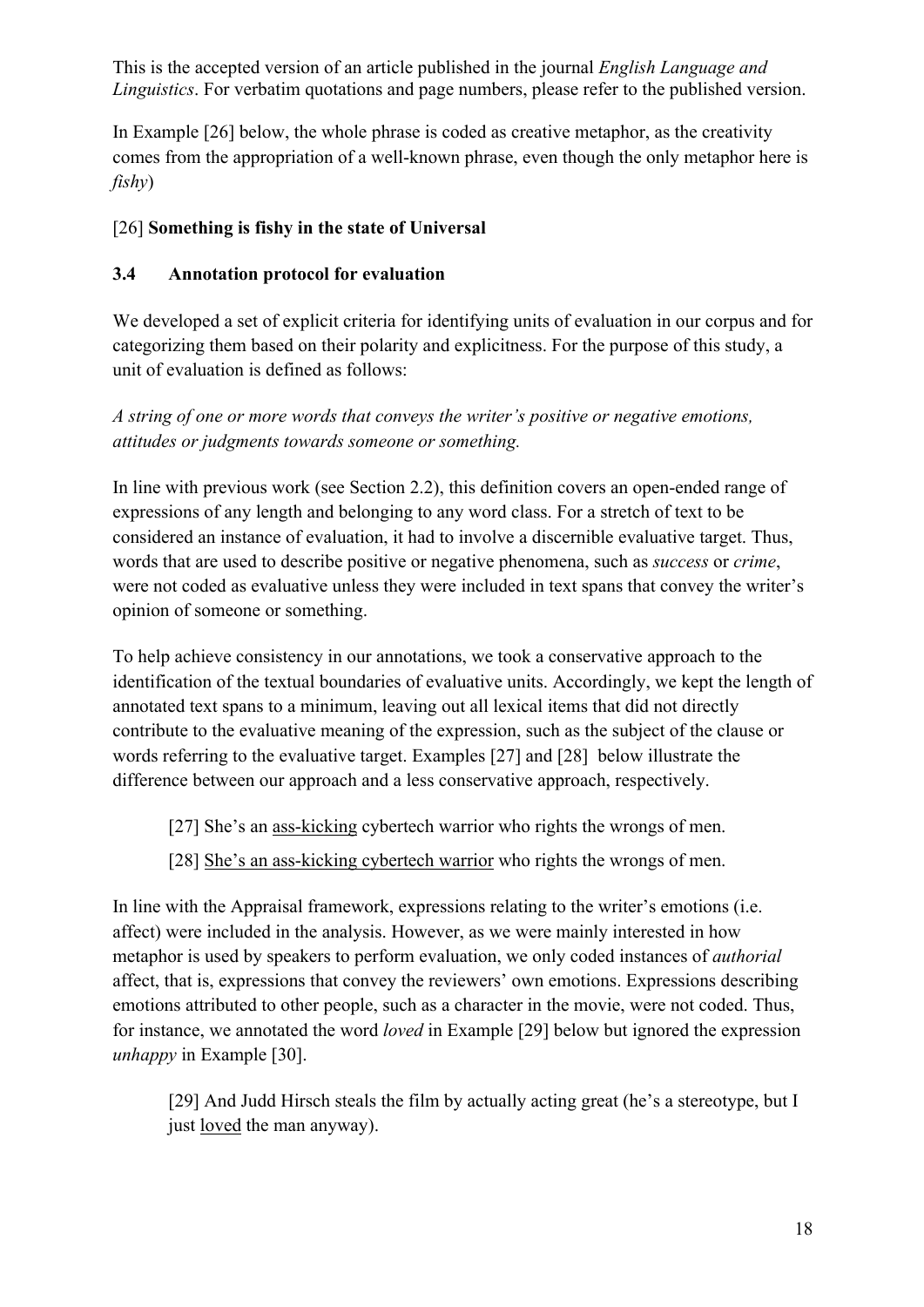and love - in Venice. [30] Rosalba (Licia Maglietta), an *unhappy* housewife from Pescara, finds herself -

 expressions thus typically involve two evaluative targets: an *immediate* target and a *nice* modifies the immediate targets *hair* and *costumes*. In turn, the phrase *complete with nice*  Evaluative expressions can, in some cases, be nested inside one another. This phenomenon occurs when an expression evaluating a given target is embedded within a wider stretch of text which, in turn, serves to convey evaluation of a different target. Nested evaluative *contextual* target. The immediate target is the object or person that is directly modified by the embedded evaluative expression. The contextual target is the object or person that is assessed by the embedding unit of evaluation. In Example [31], for instance, the evaluative adjective *hair and costumes* serves as a positive evaluation of the contextual target *The Mod Squad*.

[31] The Mod Squad is certainly a slick looking production, complete with *nice* hair and costumes, but that simply isn't enough.

Where we encountered nested evaluative expressions, we annotated both the embedded and embedding units.

All units of evaluation were coded as either positive or negative. When markers of negation reversed the polarity of an evaluative expression, they were incorporated into the annotated text span, as in Example [32].

[32] The characters and acting is nothing spectacular, sometimes even bordering on wooden.

When this was not possible because the negation marker was too far from the evaluative expression it modified, we annotated the evaluative expression only but with the polarity reversed.

 the evaluative expression was coded as both inscribed negative - the 'face value' polarity and as invoked positive. In some cases, negative evaluations are used to invoke a positive appraisal of the movie. This is common, for instance, in reviews of horror films, where negative qualities such as *creepy*, *terrifying*, *ominous* are sought after and appreciated as key elements of the genre. Example [33], taken from a review of Spielberg's *Jaws*, illustrates this occurrence. In cases like this,

[33] He's building the tension bit by bit, so when it comes time for the climax, the shark's arrival is truly terrifying.

As explained in section 2.2, we operationalized evaluative explicitness as a binary distinction between inscribed and invoked instances. We define inscribed evaluation as feelings and evaluations that are explicitly conveyed by expressions that are manifestly positive or negative in the context in which they are used. With inscribed evaluation, the exclusive function of the expression is to evaluate something or someone: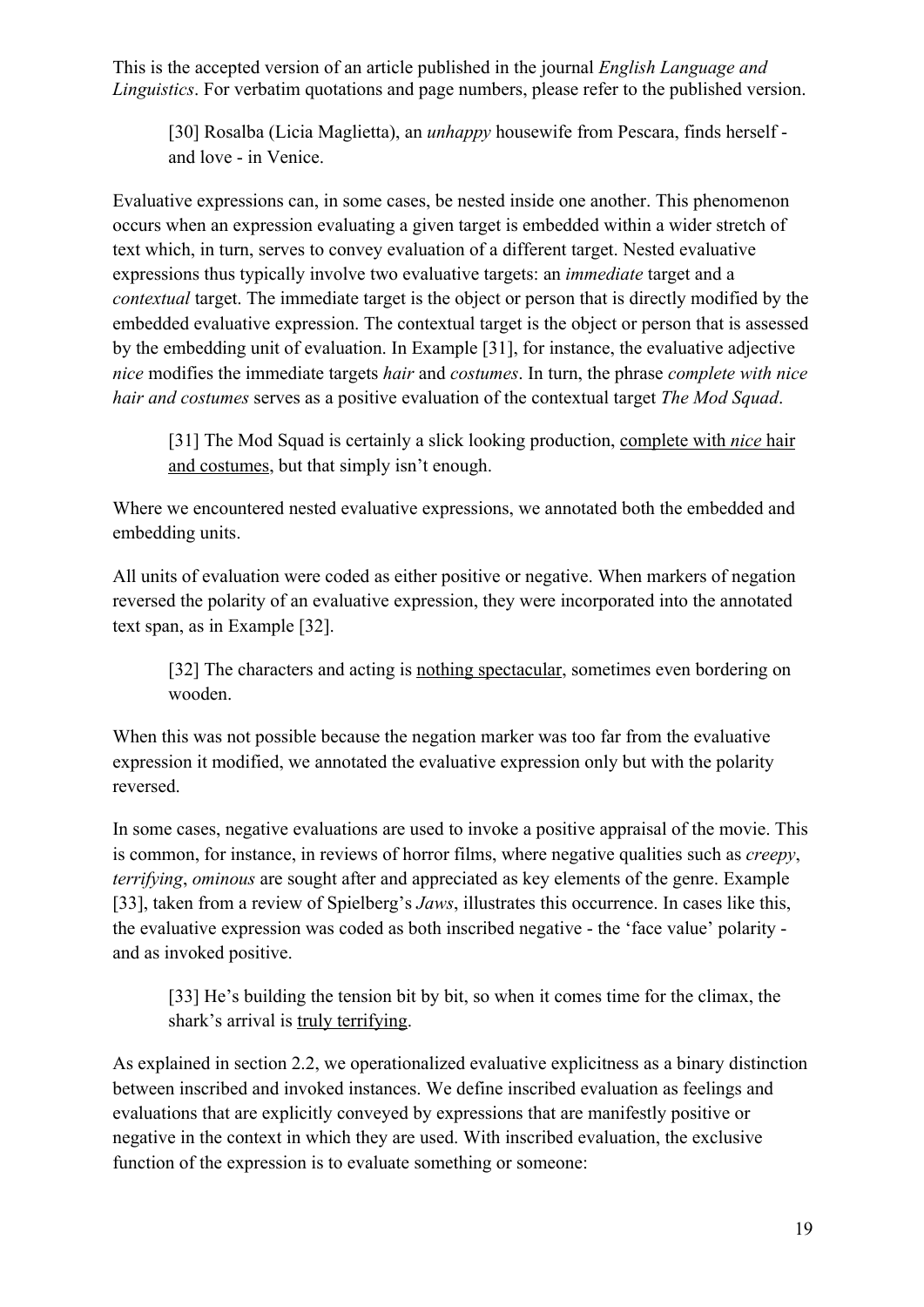[34] The special effects in Mary Poppins were groundbreaking.

We operationalized invoked evaluation as an assessment of someone or something which is not expressed overtly, but is implied by what the reviewer is saying. Their evaluative stance can be inferred from the context, based on implicit assumptions about what counts as good or bad in a given situation. Typically, with invoked evaluation the text span does not exclusively serve an evaluative function, but also conveys factual information. In Example [35], for instance, the reviewer critiques the movie by describing aspects that do not receive enough attention. The phrase *there's no attention given* conveys factual information about the content of the movie, but is also interpreted evaluatively as indicating a flaw in the way given historical circumstances are depicted in the film.

during "The Great Slump" but there's no attention given to what was causing the Depression. [35] The sequel really dumbs down the social context of the originals. It takes place

With invoked evaluation, the whole action, event or proposition that suggests a positive or negative opinion was annotated, as shown in Examples [35].

Sarcasm was treated as a case of invoked evaluation. In Example [36], for instance, the underlined expression is used ironically to emphasize the predictability of the movie's plot.

[36] What does she do? She invents a fiance! Then when everyone wants to meet him, she tells some poor schmoe she met at a wedding that she will pay him \$1000 to pretend to be in love with her for a company dinner, and pick a fight with her at the end, thus breaking the engagement but still being able to keep her job, since the guy ends up looking like a jerk and she is the poor, defenceless female. He, of course, goes along with it. Gee, I wonder if they get together in the end.

 example, the expressions *benevolent studio gods*, *delighted* and *thrilled* in Example [37] were When sarcasm reversed the polarity of the evaluation, we double coded the evaluative expression for both the 'face-value' polarity and the invoked, sarcastic negative polarity. For coded both as explicitly positive and as invoked negative. The negative meaning is inferred from a sarcastic reading of the sentence which is warranted by the wider context in which it appears.

will be thrilled because they'll finally have something to drag little Austin and Kayla [37] Last year, the benevolent studio gods gave us Digimon, and this year, they bestow Max Keeble's big move on delighted moviegoers across the country. Parents to see.

In addition to the criteria outlined in this section, we made a number of detailed choices and rules, all of which are described in full in the complete annotation manual, which is given in Supplementary Materials.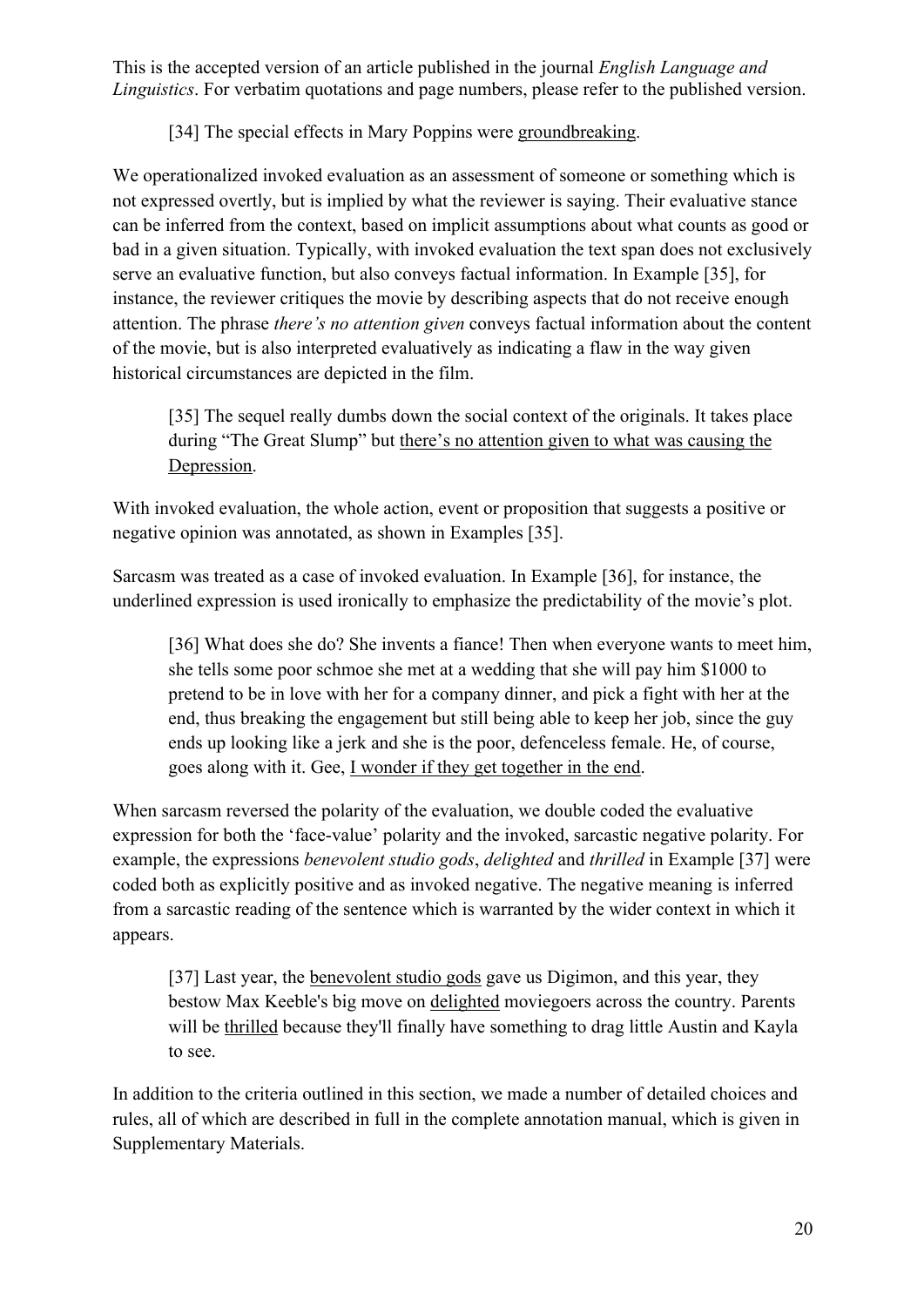#### **3.5 Inter-coder agreement**

Table 1 shows the results of the three rounds of inter-coder agreement testing we carried out for each category in our coding scheme. We report the average values of three inter-coder agreement measures: observed agreement, chance-corrected kappa and prevalence-adjusted bias-adjusted kappa (PABAK). PABAK is a measure of inter-coder agreement developed by Byrt et al. (1993) as an alternative to kappa to address situations where the distribution of categories in a corpus is highly skewed. A well-documented problem with kappa is that in cases where one category is substantially over-represented compared to another, high levels of observed agreement can yield very low or even negative kappa scores (Artstein & Poesio, 2008). This issue arises because, in cases of strongly unbalanced distribution, the amount of agreement that would occur by chance is inherently high (Eugenio & Glass, 2004; Feinstein & Cicchetti, 1990). PABAK corrects kappa for prevalence by assuming equal distribution of the categories in the corpus. In our case, inter-coder agreement was calculated separately for each category based on the number of characters in the corpus that were coded for a given category versus the number of characters that were left uncoded. Given that, taken individually, the features we annotated are relatively rare, uncoded characters vastly outnumbered coded ones, in many cases exceeding a 9:1 ratio. We therefore decided to report PABAK in addition to observed agreement and kappa scores in order to provide a more accurate picture of the levels of agreement reached in our tests.

|                          | Mean observed agreement<br>$(\%)$ |                |                | Mean kappa     |                | Mean PABAK     |      |                |                |
|--------------------------|-----------------------------------|----------------|----------------|----------------|----------------|----------------|------|----------------|----------------|
|                          | R1                                | R <sub>2</sub> | R <sub>3</sub> | R <sub>1</sub> | R <sub>2</sub> | R <sub>3</sub> | R1   | R <sub>2</sub> | R <sub>3</sub> |
| Inscribed evaluation     | 92.29                             | 94.69          | 92.66          | 0.39           | 0.62           | 0.53           | 0.85 | 0.89           | 0.85           |
| Invoked evaluation       | 88.90                             | 84.26          | 86.08          | 0.24           | 0.36           | 0.28           | 0.78 | 0.69           | 0.72           |
| Positive evaluation      | 95.04                             | 93.10          | 95.07          | 0.50           | 0.49           | 0.67           | 0.90 | 0.86           | 0.90           |
| Negative evaluation      | 90.40                             | 88.75          | 89.60          | 0.51           | 0.49           | 0.47           | 0.81 | 0.77           | 0.79           |
| All metaphor             | 99.13                             | 98             | 97.71          | 0.94           | 0.78           | 0.83           | 0.98 | 0.96           | 0.95           |
| Creative use of metaphor | 99.75                             | 99.48          | 99.08          | 0.83           | 0.55           | 0.42           | 1    | 0.99           | 0.98           |

Table 1. Intercoder agreement results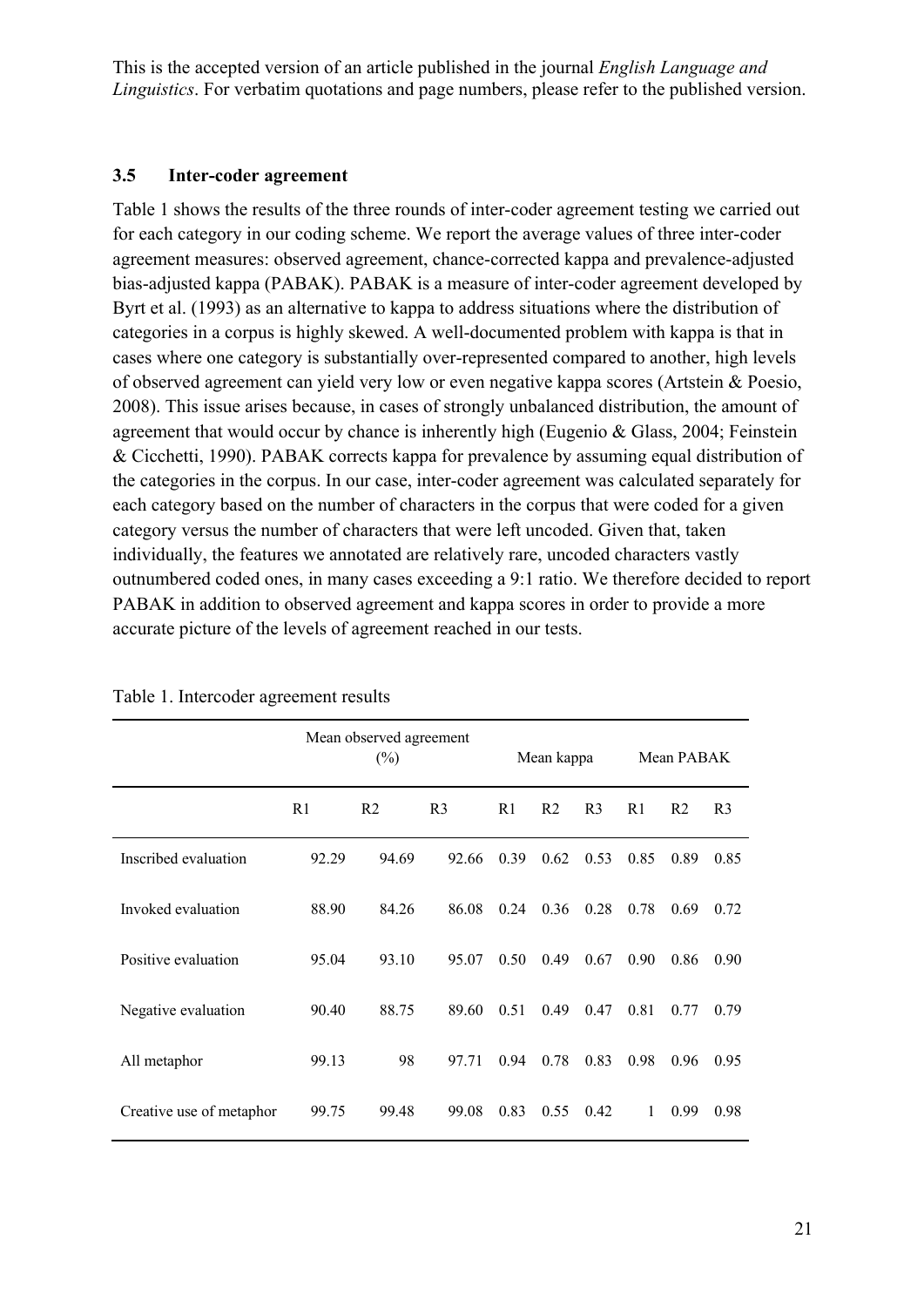As Table 1 shows, PABAK scores were 0.69 or higher, indicating substantial agreement between annotators for all the coded categories (Landis & Koch, 1977). Overall, these results thus suggest that the guidelines for annotating evaluation and metaphor developed for this study are well defined and reliable. Levels of agreement were especially high in the case of metaphor. Perhaps unsurprisingly, agreement was lowest in the case of invoked evaluation. This result reflects the inherently subjective and context-dependent nature of this type of evaluation.

#### **4 Findings**

 evaluation, whereas *pad out* was coded as metaphor. NVivo would therefore count this as an We used the coding query functionality in Nvivo to cross tabulate categories and quantify performed to answer it are based on internally-consistent counting criteria. overlaps between metaphor and evaluation. At this point, it is worth briefly addressing the way in which NVivo reports its coding counts. In some cases, there is no one-to-one mapping between stretches of text coded for metaphor and for evaluation. In some cases, the overlap was only partial, meaning that a single stretch of text coded for evaluation could be counted as both metaphorical and non-metaphorical. For example, the sentence 'these awkward subplots pad out the running time to adequate feature length' was coded as negative example of evaluation both containing, and not containing, metaphor. In addition, as discussed above, some instances of evaluation were double-coded as both positive and negative and as both inscribed and invoked (e.g. instances of sarcasm). These aspects of the coding approach we adopted mean that some of the sum figures across sets of comparisons do not match. For example, if we add up the number of positive and negative evaluative items involving metaphor presented in table 6, we obtain 1341 instances. This number is higher than the number of items coded as both metaphorical and evaluative reported in Table 2 (1299). This discrepancy can be explained by the fact that the counts in table 6 necessarily incorporate double-coded items, whereas those in Table 2 include any item coded as evaluative, regardless of its polarity. These inconsistencies do not affect the validity of our conclusions, however, as each research question is dealt with separately and the calculations

#### **4.1 To what extent does metaphor perform an evaluative function?**

The percentage of metaphorical items that served an evaluative function is shown in Table 2. These findings indicate that there was a roughly equal split between metaphorical items that convey evaluation, such as *[the film has] the sweetness of a candy apple* and metaphorical items that do not perform evaluation, such as *somewhere along the way*. Therefore, in contrast to previous work, we found that the majority of metaphor is not, in fact, used to perform evaluation.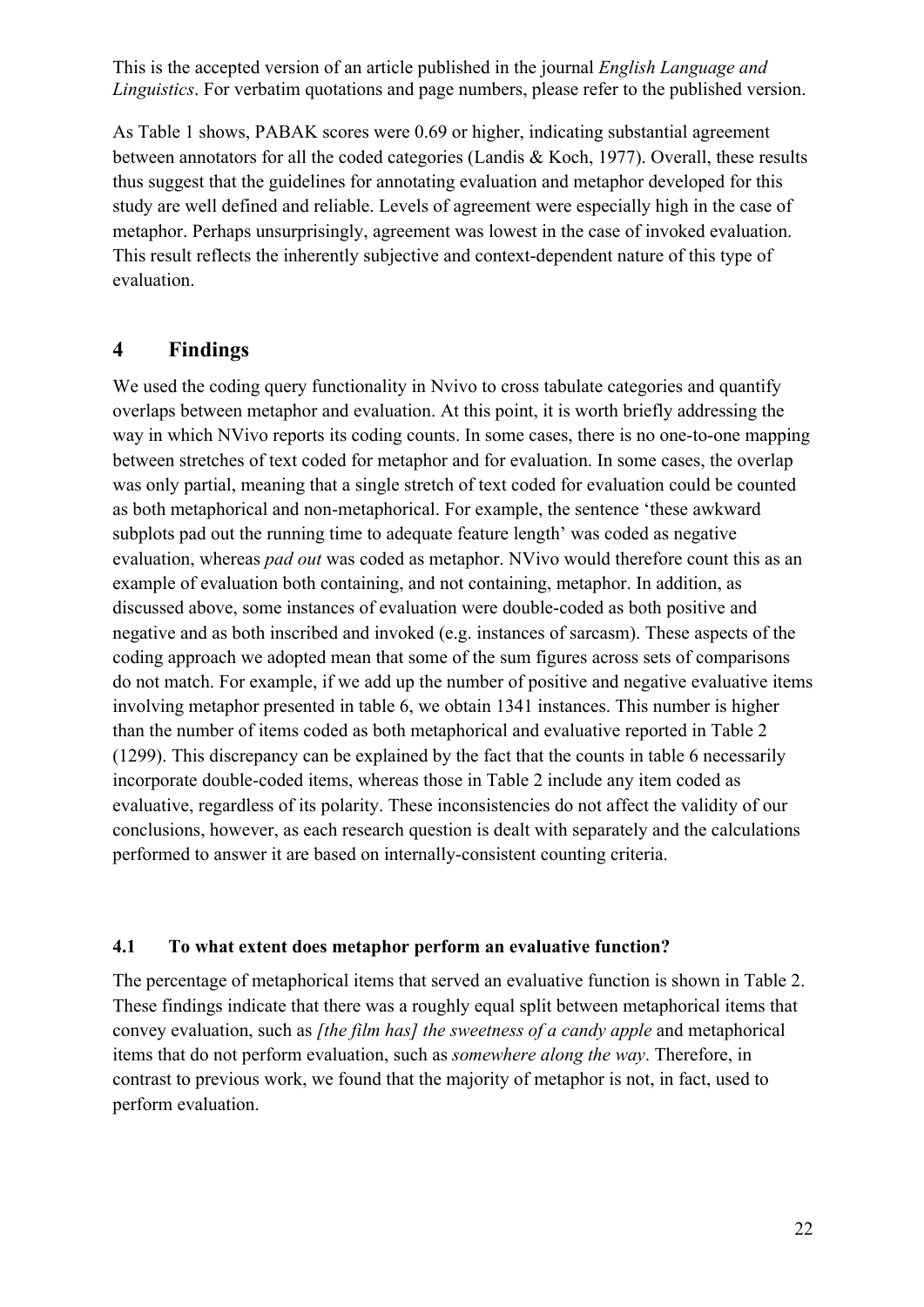| Number of items that are both metaphorical and evaluative | 12991  |
|-----------------------------------------------------------|--------|
| Total number of metaphorical items                        | 2599   |
| Percentage of metaphorical items that are also evaluative | 49.98% |

Table 2. Percentage of metaphorical items that served an evaluative function

## **4.2 Are creative metaphors more likely than conventional metaphors to perform evaluation?**

We were interested in investigating whether creative or conventional metaphor would be more likely to perform evaluation. In order to do this, we performed a chi-square test comparing the proportion of creative and conventional metaphors that performed an evaluative function.

Table 3 shows the extent to which creative metaphor performed evaluation. We see that approximately three quarters of the creative metaphors were evaluative. These findings suggest that creative metaphors that performed an evaluative function were much more common than creative metaphors that did not perform any sort of evaluation.

| Number of creative metaphors that are evaluative     |        |
|------------------------------------------------------|--------|
| Total number of creative metaphors                   |        |
| Percentage of creative metaphors that are evaluative | 73.68% |

Table 3. Percentage of creative metaphors that performed an evaluative function

Table 4 shows the extent to which conventional metaphor performed evaluation. These findings indicate that conventional metaphors that did not perform an evaluative function were slightly more common than conventional metaphors that did perform some sort of evaluative function.

| Number of conventional metaphors that are evaluative     | 11601  |
|----------------------------------------------------------|--------|
| Total number of conventional metaphors                   | 24101  |
| Percentage of conventional metaphors that are evaluative | 48.13% |

Table 4. Percentage of conventional metaphors that performed an evaluative function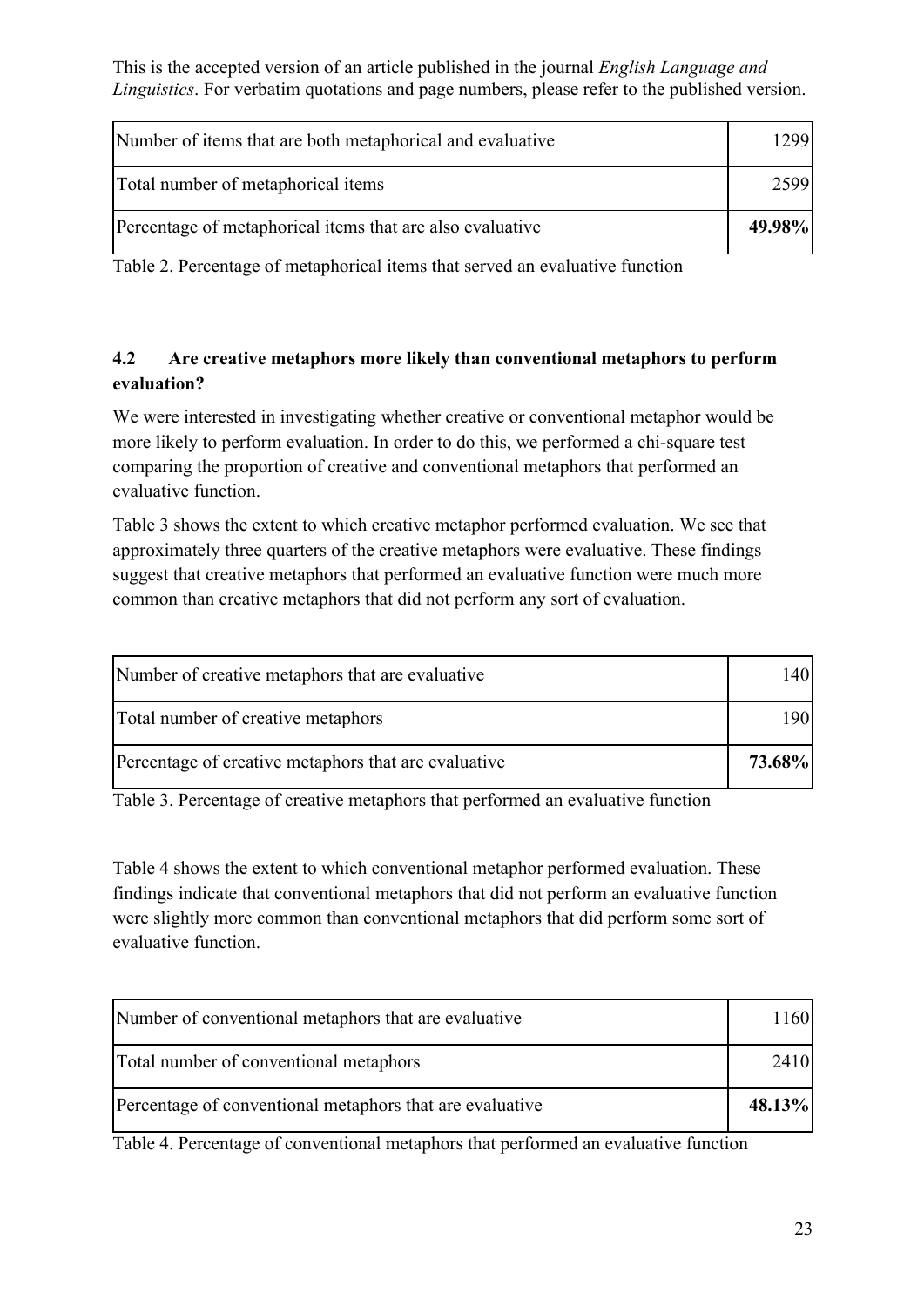Finally, we conducted a chi square test using the raw figures in the tables above to establish whether the difference between these two distributions was significant. The difference was indeed significant with creative metaphors performing more evaluation than conventional metaphors  $(\chi^2(1) 13.4072 \text{ p} < .001)$ . Table 5 gives examples of metaphors that were coded in each category. As in the examples above, text spans coded as expressing evaluation are underlined while text spans expressing metaphor are in bold.

|              | Evaluative                                                                          | Non-evaluative                                                                                                                                                                                                         |
|--------------|-------------------------------------------------------------------------------------|------------------------------------------------------------------------------------------------------------------------------------------------------------------------------------------------------------------------|
| Creative     | $(n=140)$<br><b>Inotly</b> throwing any concrete plot<br>details across the table   | $(n=50)$<br>my internal way-back<br>machine swept me back to<br>the mid-1960s (here, the<br>metaphor is deemed to be<br>descriptive and possibly<br>humorous/entertaining)                                             |
| Conventional | $(n=1160)$<br>the relationship between Howie<br>and Big John is <b>evenly paced</b> | $(n=1250)$<br>L.I.E. stands for Long Island<br>Expressway, which slices<br>through the strip malls<br>What plot there is hinges on<br>who has Enola<br>(Here, the metaphors are<br>deemed to be purely<br>descriptive) |

Table 5. Examples of evaluative and non-evaluative creative and conventional metaphors

#### **4.3 Is metaphor more likely to be used to convey negative or positive evaluation?**

We were interested in investigating whether evaluation that involved metaphor would be more positive or more negative than evaluation that did not involve metaphor. In order to do this, we performed a chi-square test comparing the number of positive and negative evaluative expressions involving metaphor with the number of positive and negative evaluative expressions not involving metaphor.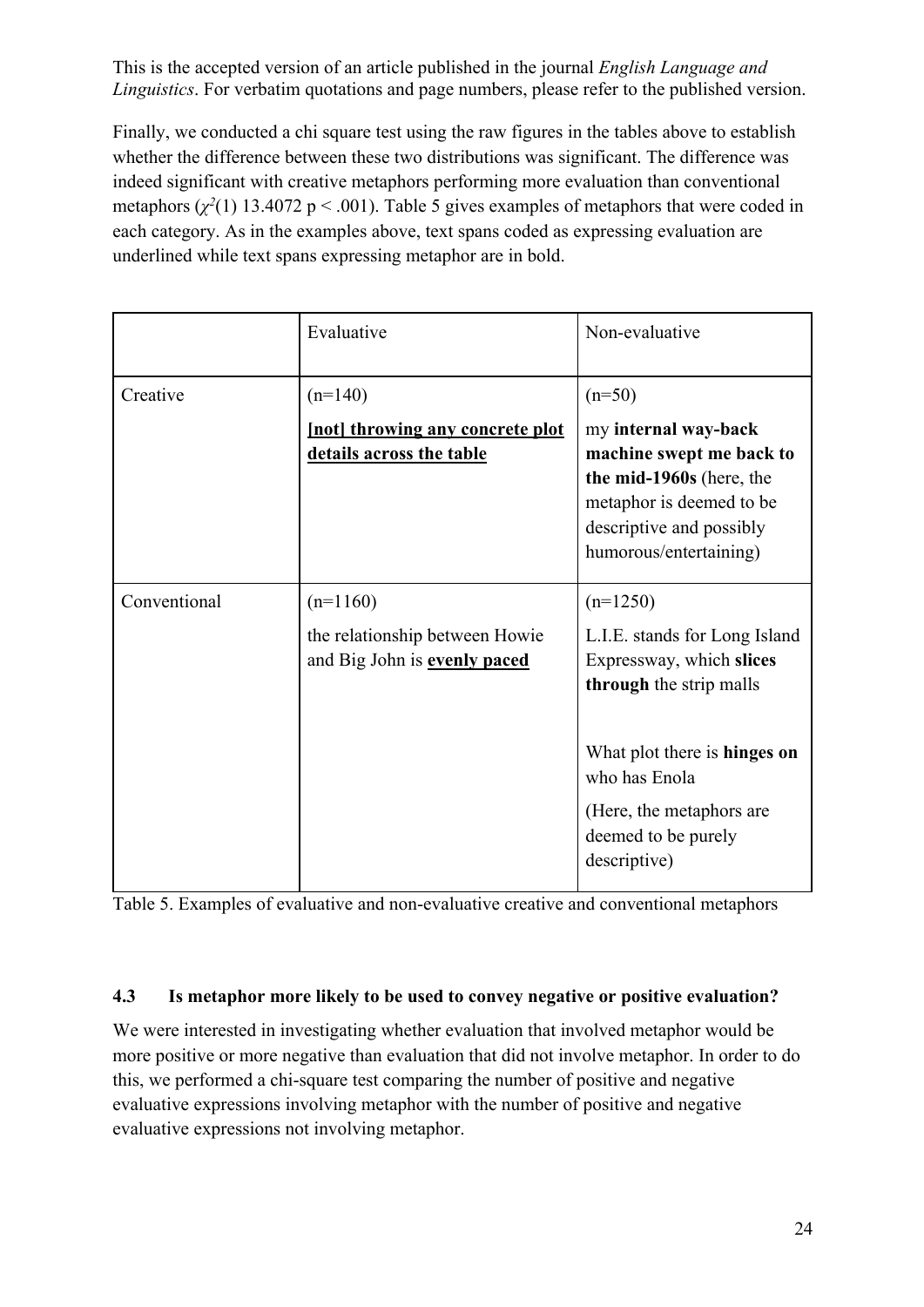Table 6 shows the polarity of evaluation involving metaphor. We see that of all instances of evaluation involving metaphor, the majority were negative.

|                                        | Raw count | % of total |
|----------------------------------------|-----------|------------|
| Positive evaluation involving metaphor | 559       | 41.69      |
| Negative evaluation involving metaphor | 782       | 58.31      |

Table 6. Number of cases of positive and negative evaluation involving metaphor

Table 7 shows the polarity of evaluation not involving metaphor. We see that of all the instances of non-metaphorical evaluation, just over half were negative.

|                                            | Raw<br>count | $%$ of<br>total |
|--------------------------------------------|--------------|-----------------|
| Positive evaluation not involving metaphor | 1757         | 45.90           |
| Negative evaluation not involving metaphor | 2071         | 54.10           |

Table 7. Number of cases of positive and negative evaluation not involving metaphor

The results of the chi square test show that the difference between these two distributions was statistically reliable. Metaphorical evaluation was found to be significantly more negative than non-metaphorical evaluation  $(\chi^2(1)$  7.1288 p < .01). Table 8 includes examples of each case considered in this test.

|                     | Involving metaphor                                                                     | Not involving metaphor                                                       |
|---------------------|----------------------------------------------------------------------------------------|------------------------------------------------------------------------------|
| Positive evaluation | $(n=559)$<br>This film is filled with many<br>little scenes which are<br>absolute gems | $(n=1757)$<br>Cameron directs them so<br>skillfully, and so<br>suspensefully |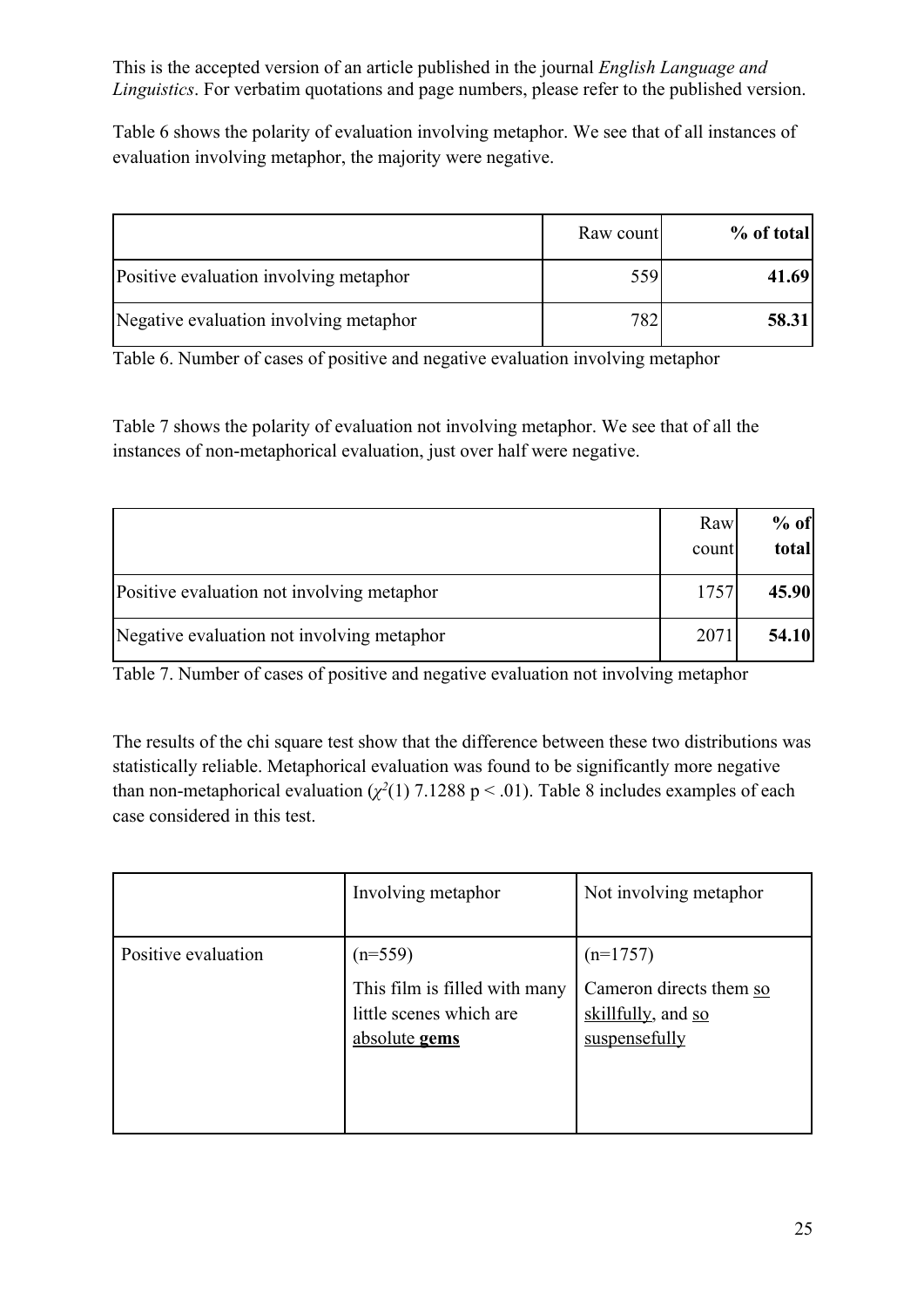| Negative evaluation | $(n=782)$                                           | $(n=2071)$ |
|---------------------|-----------------------------------------------------|------------|
|                     | A relative flop at the cinema   It's somewhat silly |            |

Table 8. Examples of positive and negative metaphorical and non-metaphorical evaluation.

## **4.4 Does metaphorical creativity relate to evaluative polarity?**

We have seen above that metaphor, when used evaluatively, was significantly more likely to perform negative evaluation than positive evaluation. However, we were also interested in ascertaining the extent to which metaphorical creativity related to the polarity of the evaluation it is being used to perform.

Table 9 below shows the percentage of evaluative creative metaphor used for positive and for negative evaluation. We see that creative metaphors were used more often to perform negative evaluation, with approximately two thirds of evaluative creative metaphors being used negatively.

|                                                           | Raw<br>count | $%$ of<br>total |
|-----------------------------------------------------------|--------------|-----------------|
| Number of creative metaphors used for positive evaluation |              | 39.73           |
| Number of creative metaphors used for negative evaluation | 88           | 60.27           |

Table 9. Number of creative metaphors that were used for positive and negative evaluation

Table 10 shows the percentage of evaluative conventional metaphor used for positive and for negative evaluation. The results for conventional metaphor paint a similar picture to those for creative metaphor, with approximately two thirds of the evaluative conventional metaphors being used negatively.

|                                                               | Raw<br>count | $%$ of<br>total |
|---------------------------------------------------------------|--------------|-----------------|
| Number of conventional metaphors used for positive evaluation | 501          | 41.89           |
| Number of conventional metaphors used for negative evaluation | 695          | 58.11           |

Table 10. Number conventional metaphors that were used for positive and negative evaluation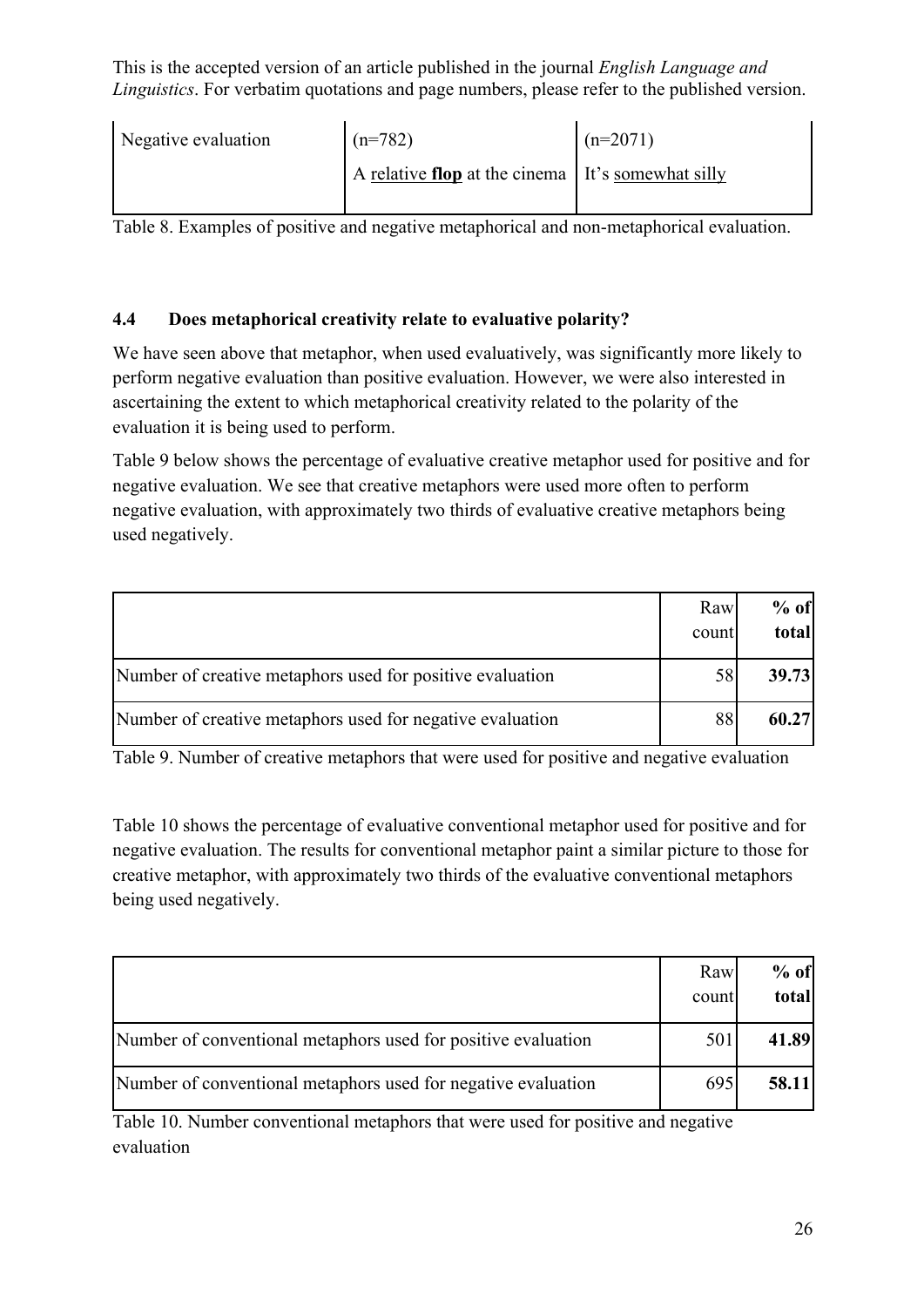The difference in distribution between positive and negative evaluation within creative and conventional metaphor was not significant  $(\chi^2(1)$  0.2506 p= .617). Creative metaphor and conventional metaphor behave similarly when performing evaluative functions, with both performing slightly more negative than positive evaluation. Table 11 shows examples of these four scenarios.

|                       | Positive evaluation                                                                                                                                                    | Negative evaluation                                                                                         |
|-----------------------|------------------------------------------------------------------------------------------------------------------------------------------------------------------------|-------------------------------------------------------------------------------------------------------------|
| Creative metaphor     | $(n=58)$<br>perking up the movie like<br>an injection of anti-<br><u>depressant</u>                                                                                    | $(n=88)$<br>it plods back and forth, up<br>and down a long and<br>winding road before it<br>ends up nowhere |
| Conventional metaphor | $(n=501)$<br>Even the acting in From Hell<br>is solid, with the dreamy<br>Depp turning in a typically<br>strong performance and<br>deftly handling a British<br>accent | $(n=695)$<br>It's pretty run of the mill                                                                    |

Table 11. Examples of creative and conventional metaphorical language serving positive and negative evaluative functions

#### **4.5 Is metaphor more likely to inscribe or invoke evaluation?**

Having established that just under half the metaphors in our corpus were used to perform an evaluative function, and that these were significantly more likely to perform negative evaluation, we now turn to investigate the relationship between explicitness of evaluation (i.e. inscribed or invoked) and metaphor use.

Martin and White's (2005) Appraisal framework places metaphor within the invoked evaluation category, with no mention of metaphor in any other evaluation type. However, we found that metaphor actually serves more often to convey evaluation explicitly than implicitly. Table 12 below shows the percentage of metaphorical evaluative expressions used to perform inscribed and invoked evaluation. We see that approximately two thirds of metaphorical evaluative expressions performed inscribed evaluation, with approximately one third performing invoked evaluation.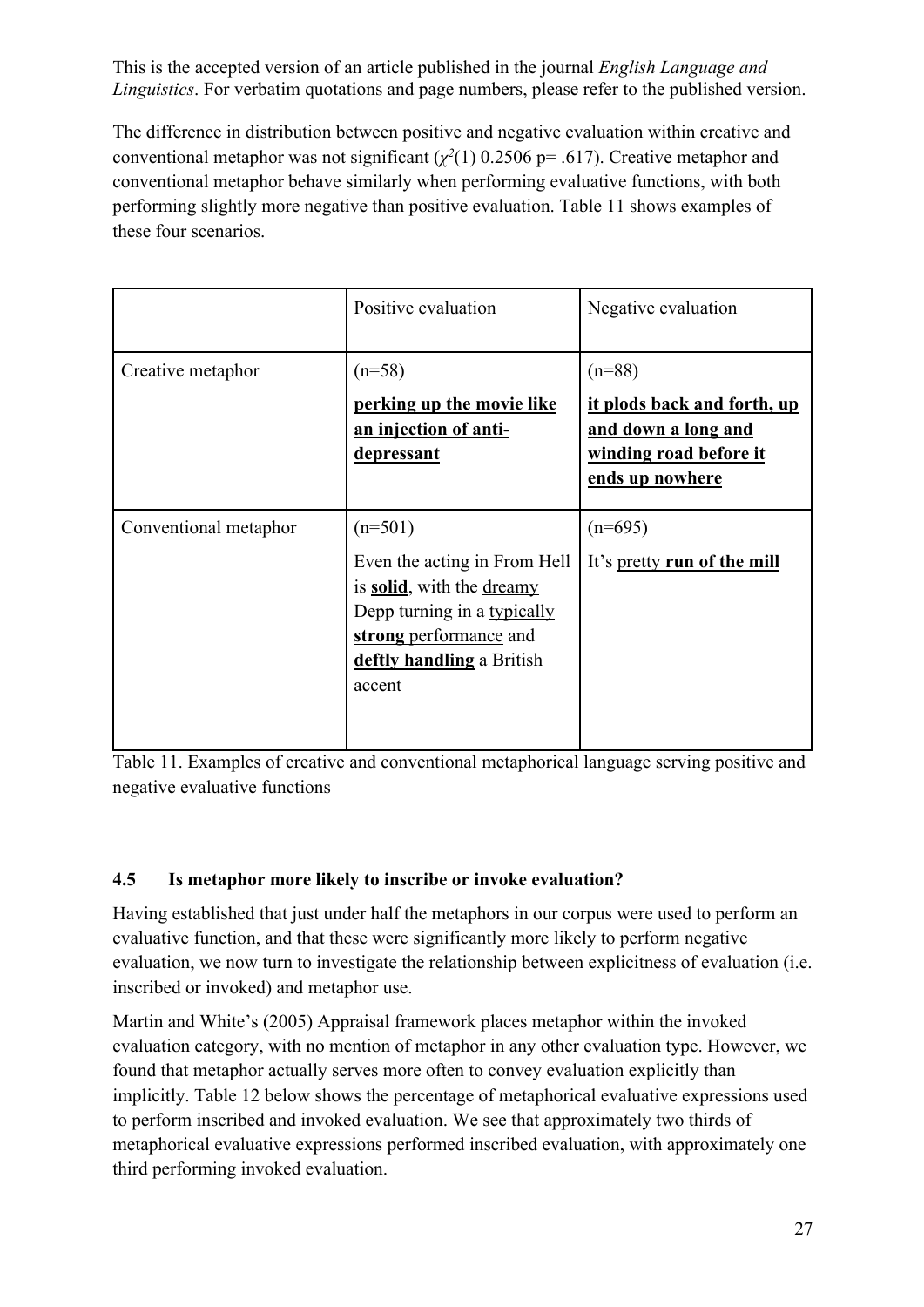|                                                   | Raw<br>count | $%$ of<br>total |
|---------------------------------------------------|--------------|-----------------|
| Number of metaphorical inscribed evaluative items | 872          | 64.02           |
| Number of metaphorical invoked evaluative items   | 4901         | 35.98           |

Table 12. Number of metaphorical evaluative items used for inscribed and invoked evaluation

## **4.6 Does the explicitness of the evaluation differ according to whether the metaphor is creative?**

As seen above, metaphor was more likely to be used to perform inscribed rather than invoked evaluation. However, we were also interested in investigating whether the creativity or conventionality of the metaphor had an effect on the explicitness of the evaluation it was used to perform. To answer this question, we compared the number of instances of inscribed and invoked evaluation across the two metaphor types by means of a chi-square test.

Table 13 shows the types of evaluation performed by creative metaphor. We see that creative metaphor is used to perform inscribed and invoked evaluation equally, with just over half of evaluative creative metaphors being used for inscribed evaluation and just under half of creative metaphors being used for invoked evaluation.

|                                                            | Raw<br>count | $%$ of<br>total |
|------------------------------------------------------------|--------------|-----------------|
| Number of creative metaphors used for inscribed evaluation | 761          | 51.01           |
| Number of creative metaphors used for invoked evaluation   |              | 48.99           |

Table 13. Number of creative metaphors used for inscribed and invoked evaluation

Table 14 shows the types of evaluation performed by conventional metaphor. Unlike creative metaphor, there is a far more noticeable difference between the types of evaluation. When conventional metaphor performed an evaluative function, approximately two thirds of these were inscribed evaluation, while approximately one third were invoked evaluation.

|                                                                      | Raw<br>count | $%$ of<br>total |
|----------------------------------------------------------------------|--------------|-----------------|
| Number of conventional metaphors coded as inscribed evaluative items | 797          | 65.65           |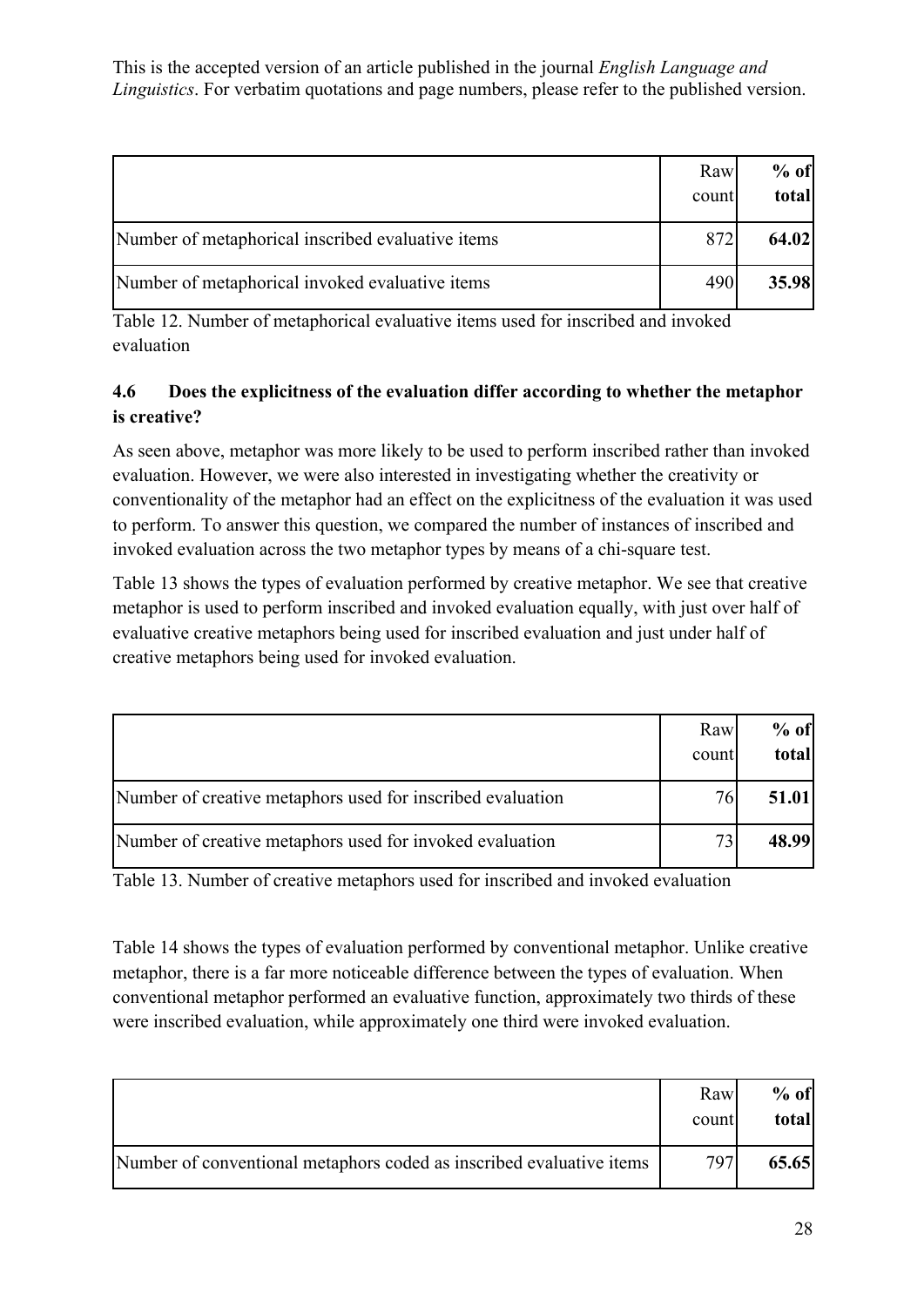Number of conventional metaphors coded as invoked evaluative items | 417 **34.35** 

Table 14. Number of conventional metaphors used for inscribed and invoked evaluation

The results of a chi-square test show that, even though both creative and conventional metaphors are used more frequently to perform inscribed evaluation, the tendency towards inscribed evaluation is significantly stronger for conventional metaphors than for creative metaphors  $(\chi^2(1)$  12.3598 p < .001). For creative metaphors, the behaviour is more balanced. In other words, creative metaphors are equally likely to be used for inscribed or invoked evaluation but conventional metaphors are more likely to be associated with inscribed evaluation. Table 15 gives examples of metaphors that were coded in each category.

|              | Inscribed                                                                                 | Invoked                                                                                                                            |
|--------------|-------------------------------------------------------------------------------------------|------------------------------------------------------------------------------------------------------------------------------------|
| Creative     | $(n=76)$<br>Most of it fell flatter than a<br>cartoon character that<br>drops off a cliff | $(n=73)$<br>Burns is content to allow the<br>film to ramble aimlessly<br><b>towards</b> its irritatingly<br>predictable conclusion |
| Conventional | $(n=797)$<br>The predictable ending that<br>shattered our hopes                           | $(n=417)$<br>This is what binds the<br>movie together                                                                              |

Table 15. Examples of creative and conventional metaphors performing invoked and inscribed evaluation

## **5 Conclusion**

In this paper we have explored the relationship between metaphor and evaluation in the context of film reviews. We were interested in establishing whether the use of metaphor was driven by different types of evaluation (positive or negative, inscribed or invoked), and whether different types of evaluation were related to the tendency to use creative or conventional metaphor. We found that metaphor was only used evaluatively in roughly half of cases, which means that they are not as tightly related as some of the previous literature has suggested. Creative metaphors were more likely to perform an evaluative function than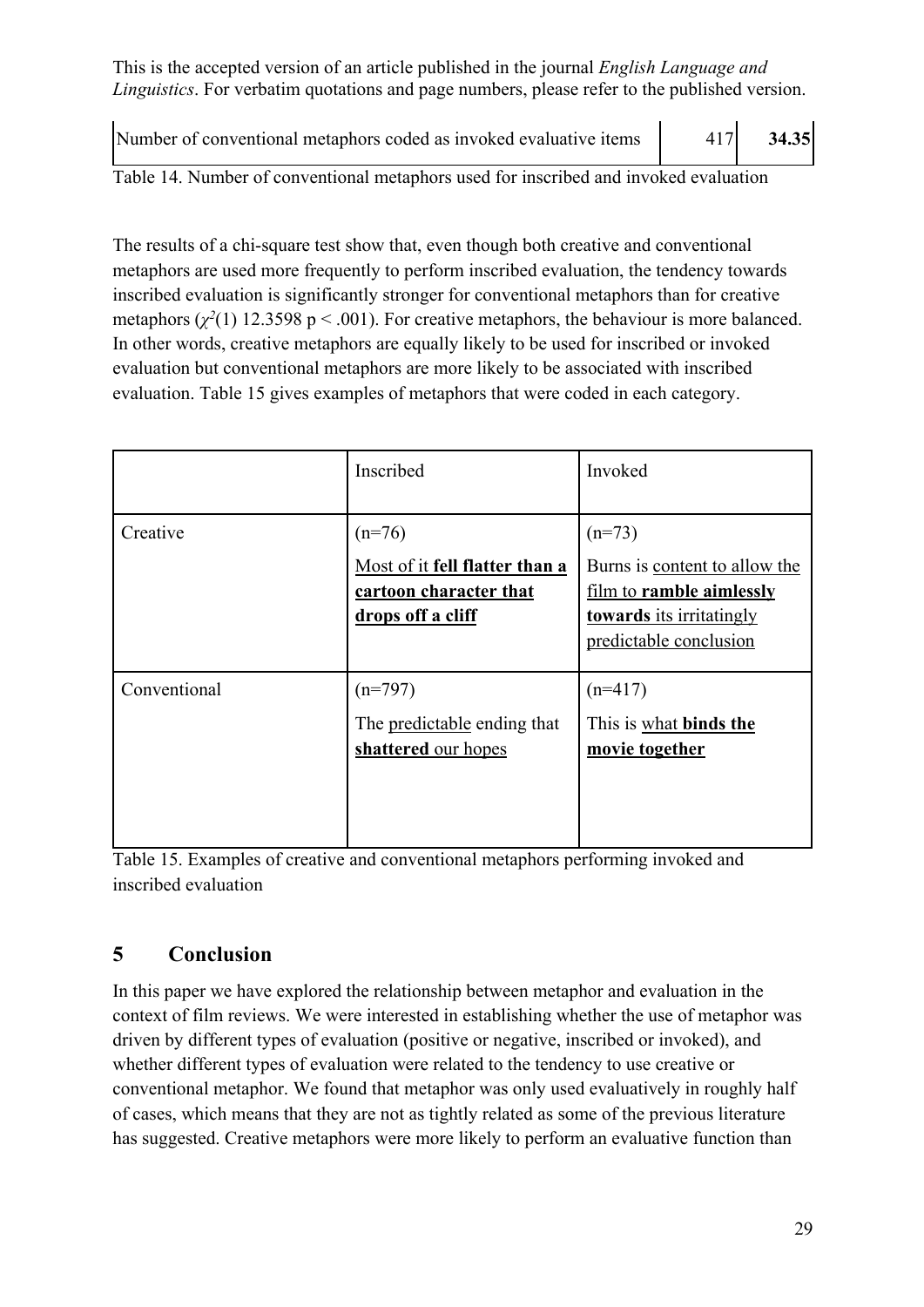conventional metaphors, which may relate to the ability of creative metaphor in particular to express evaluation in a vivid and compact fashion (Fainsilber & Ortony, 1987).

negative experiences. However, this could be partly due to the nature of the events being evaluated. In order for negative evaluation to have an impact on creativity, it seems that the events being evaluated should be emotionally impactful and personal, whereas in our study the review writers are evaluating more external elements, e.g. plot, cinematography, artistry, and acting. Another explanation for this finding could relate to the modality of the communication. Previous work on the relationship between creative metaphor and affect has focused on corpora of spoken testimonies and interviews, where participants may be expressing emotion that is rather less 'processed' than what may be expressed in writing. This could give rise to a clearer link between negative affect and creative metaphor. For this reason it would be worth investigating the relationship between metaphor and evaluation in other genres and modalities. In terms of polarity, metaphorical evaluation was significantly more negative than nonmetaphorical evaluation, with creative and conventional metaphors behaving in the same way in this respect. This finding confirms previous work on the negative nature of metaphorical fixed expressions (Moon, 1998), but it extends this existing work to metaphor more generally, regardless of whether it occurs in a fixed expression. The fact that both creative *and* conventional metaphors are used in a similar way with respect to polarity is somewhat surprising given previous work showing a link between creativity and descriptions of

We also found that metaphor was more likely to perform inscribed evaluation than invoked evaluation but when we looked individually at the two types of metaphor (i.e. creative and conventional), we saw that they followed different patterns. Conventional metaphor was more likely to perform inscribed evaluation whereas creative metaphor was equally likely to perform both kinds of evaluation. This may be because inscribed evaluation involves cases where the evaluation is encoded within the word or phrase. This is more likely to be the case for conventional metaphors that have developed to assume a conventional evaluative function, such as the metaphorical use of the word *shattered* shown in Table 15 above. In contrast, invoked evaluation is more implicit, relying on interpretation of the double meanings and entailments in a metaphor, that is, underspecified meanings where the interpretative work needs to be done by the reader. Creative metaphor allows the writer to create their own images and to throw out the meaning in a non-directive way, leaving it to the reader to find their own interpretation, without being constrained by conventional metaphorical mappings.

The results of our analysis call into question the claim made in the SFL literature that metaphor invariably 'provokes' attitudinal meanings. As suggested above, one reason why SFL researchers make this claim may be that they are thinking mainly in terms of creative metaphor. However, in our study we found that even creative metaphors did not only invoke evaluation. Metaphors were involved in a range of evaluative expressions, ranging from very implicit to very explicit. This finding suggests that the four levels in which the evaluative explicitness cline is subdivided in Appraisal theory may need to be rethought, at least for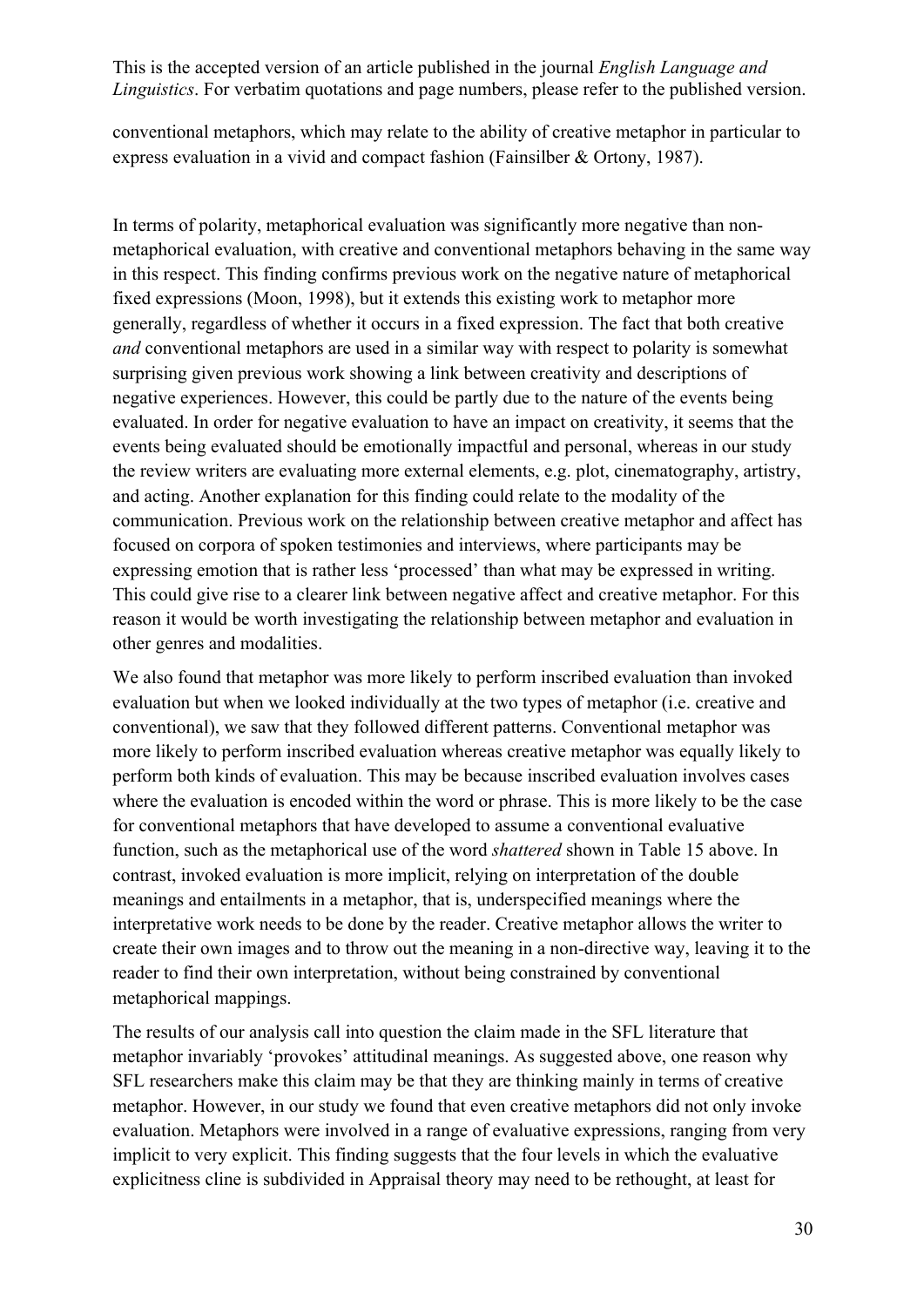what concerns metaphor. Metaphor should not be confined to the category of *provoked*  attitude. Its function should be interpreted more flexibly and less deterministically, taking into account both the co-text and context in which metaphorical expressions occur. The distinction between conventional and creative metaphor could also be usefully incorporated into the Appraisal framework and used as the basis for a more nuanced account of its evaluative functions.

To sum up, metaphor is an important resource for expressing evaluation. However, our research has shown that the relationship between metaphor and evaluation is complex. It is therefore advisable to consider different types of both metaphor and evaluation when exploring this relationship, as our study has shown that different types of evaluation (i.e. polarity and explicitness) and different types of metaphor (in terms of creativity) may relate to each other differently.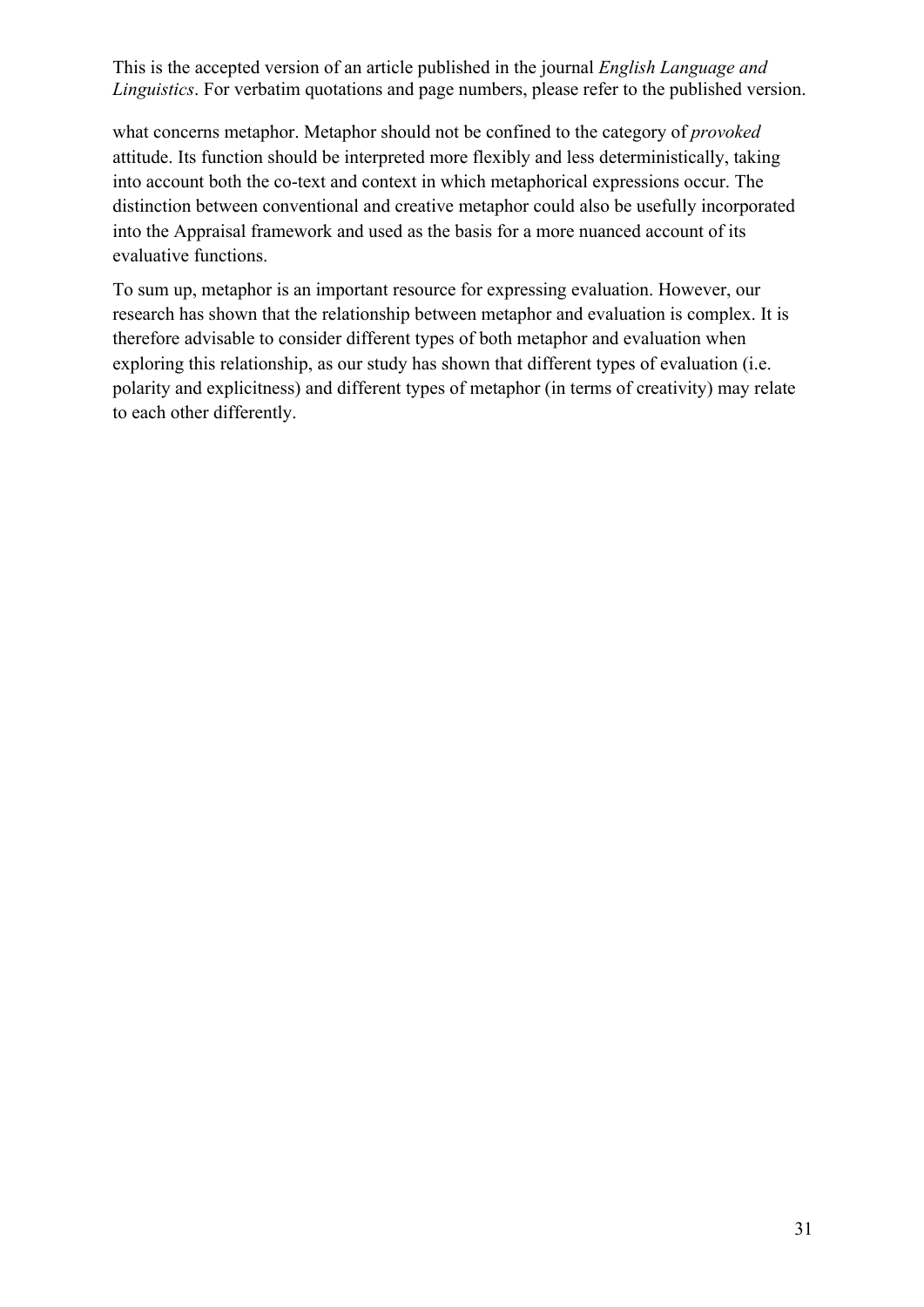## **References**

Artstein, R., & Poesio, M. (2008). Inter-coder agreement for computational linguistics. *Computational Linguistics*, *34*(4), 555–596.

Bastian, B. (2017). A social dimension to enjoyment of negative emotion in art reception. *Behavioural and Brain Sciences*.

Bednarek, M. (2006). *Evaluation in media discourse: Analysis of a newspaper corpus*. A&C Black.

Bednarek, M. (2008). *Emotion talk across corpora*. Palgrave.

perspectives. In H. Prishwa (ed.), Language and Social Cognition: Expression of the Social Mind. Mouton De Gruyter. Bednarek, M. (2009). Emotion talk and emotional talk: Cognitive and discursive

Bowdle, B. F., & Gentner, D. (2005). The career of metaphor. *Psychological Review*, *112*(1), 193–216.

Byrt, T., Bishop, J., & Carlin, J. B. (1993). Bias, prevalence and kappa. *Journal of Clinical Epidemiology*, *46*(5), 423–429.

Cacciari, C., Bolonini, N., Senna, I., Pellicciari, M.C., Miniussi, C. and Papagno, C. (2011). Literal, fictive and metaphorical motion sentences preserve the motion component of the verb: a TMS study, *Brain and Language*, 119: 149-157.

Cameron, L. (2003). *Metaphor in Educational Discourse*. London: Continuum.

Cardillo, E.R., Watson, C.E., Schmidt, G., Kranjec, A. and Chatterjee, A. (2012). From novel to familiar: tuning the brain for metaphors, *Neuroimage*, 59: 3212-3221.

Carter, R. (2004). *Language and Creativity: The Art of Common Talk*. London: Routledge.

Cook, G. (2000). *Language Play, Language Learning*. OUP Oxford.

Deignan, A. (2005). *Metaphor and Corpus Linguistics*. John Benjamins Publishing.

Du Bois, J. W. (2007). The stance triangle. *Stancetaking in Discourse: Subjectivity, Evaluation, Interaction*, *164*(3), 139–182.

Ellis, B. (1998, June 6). Opinion: What's race got to do with it? *The Sydney Morning Herald*.

Eugenio, B. D., & Glass, M. (2004). The kappa statistic: A second look. *Computational Linguistics*, *30*(1), 95–101.

Fainsilber, L., & Ortony, A. (1987). Metaphorical uses of language in the expression of emotions. *Metaphor and Symbol*, *2*(4), 239–250.

Feinstein, A. R., & Cicchetti, D. V. (1990). High agreement but low kappa: I. The problems of two paradoxes. *Journal of Clinical Epidemiology*, *43*(6), 543–549.

Fuoli, M. (2018). A stepwise method for annotating APPRAISAL. *Functions of Language*, *25*(2), 229–258.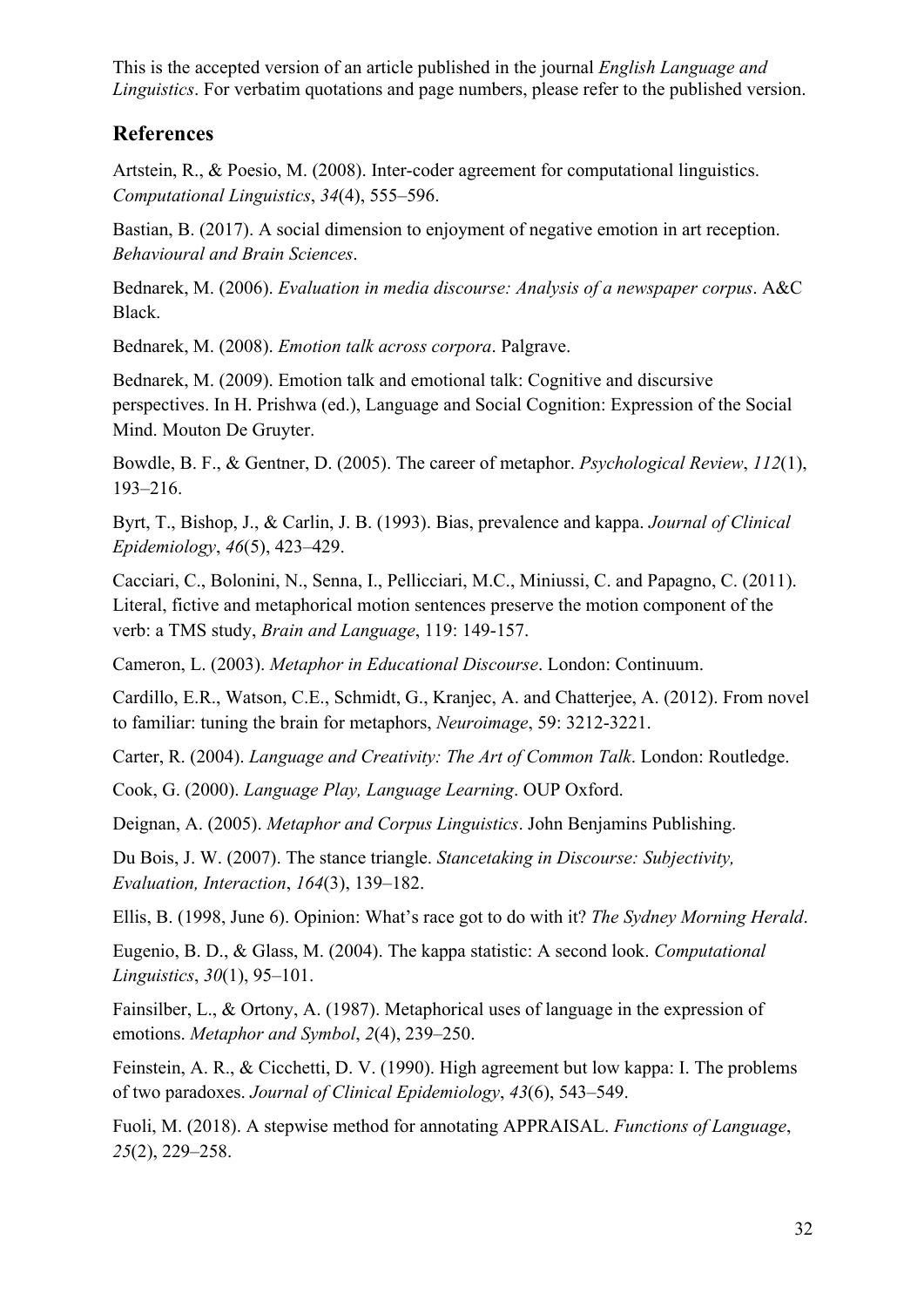Gibbs Jr, R. W., & Franks, H. (2002). Embodied metaphor in women's narratives about their experiences with cancer. *Health Communication*, *14*(2), 139–165.

Gibbs, R. (1994). *The Poetics of Mind: Figurative Thought, Language, and Understanding*. Cambridge University Press.

Goatly, A. (2011). *The Language of Metaphors*. London: Routledge.

Hanks, P. (2006). Metaphoricity is Gradable. In A. Stefanowitsch & S. Gries (Eds.), *Corpora in Cognitive Linguistics vol.1: Metaphor and Metonymy*. Berlin / New York: Mouton de Gruyter.

Hood, S., & Martin, J. (2005). Invoking attitude: The play of graduation in appraising discourse. *Revista Signos*.

Hunston, S. (2010). *Corpus approaches to evaluation: Phraseology and evaluative language*  (Vol. 13). Routledge.

Hunston, S., & Thompson, G. (2000). *Evaluation in text: Authorial stance and the construction of discourse: Authorial stance and the construction of discourse*. Oxford University Press, UK.

Lakoff, G., & Johnson, M. (1980). *Metaphors We Live By* (Edición: 1st). Chicago: University of Chicago Press.

Landis, J. R., & Koch, G. G. (1977). An application of hierarchical kappa-type statistics in the assessment of majority agreement among multiple observers. *Biometrics*, 363–374.

Littlemore, J. (2019). *Metaphors in the Mind: Sources of Variation in Embodied Metaphor*. New York, NY: Cambridge University Press.

Liu, F. (2018). Lexical metaphor as affiliative bond in newspaper editorials: A systemic functional linguistics perspective. *Functional Linguistics*, *5*(1), 2.

Lubart, T. I., & Getz, I. (1997). Emotion, Metaphor, and the Creative Process. *Creativity Research Journal*, *10*(4), 285–301. https://doi.org/10.1207/s15326934crj1004\_1

 London & New York: Palgrave Macmillan. Martin, J. R, & White, P. R. R. (2005). *The language of evaluation: Appraisal in English*.

Moon, R. (1998). *Fixed Expressions and Idioms in English: A Corpus-based Approach*. Clarendon Press.

Müller, C. (2009). *Metaphors Dead and Alive, Sleeping and Waking, A Dynamic View*. Chicago: University of Chicago Press. Retrieved from https://www.degruyter.com/view/product/535157

Pang, B., & Lee, L. (2004). A Sentimental Education: Sentiment Analysis Using Subjectivity Summarization Based on Minimum Cuts. *ArXiv:Cs/0409058*. Retrieved from http://arxiv.org/abs/cs/0409058

Pragglejaz, G. (2007). MIP: A Method for Identifying Metaphorically Used Words in Discourse. *Metaphor and Symbol*, *22*(1), 1–39. https://doi.org/10.1080/10926480709336752